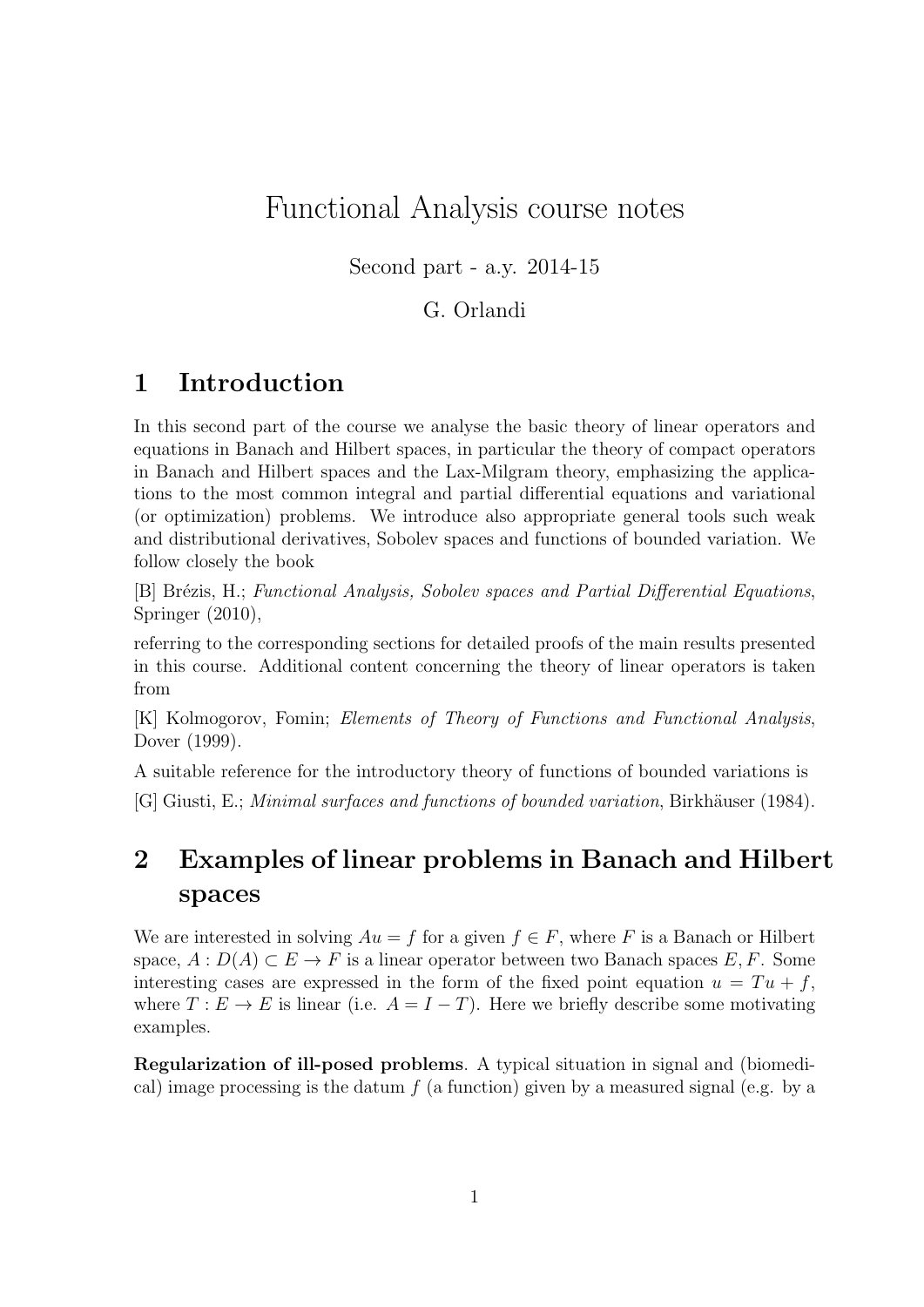biomedical apparatus such as a magnetic resonance device), A corresponds to a linear transform (e.g. Fourier or Radon transform) of the original datum/signal, and the task is to recover the original datum  $u$  from the measured signal  $f$ . In general, besides the linear transform one has to take into account error measurements or noise, so that the effective operator A cannot be expected to be invertible, and one seeks for approximate solutions according to optimality criteria that penalize both noise and errors (e.g. a least squares optimization criterion among a suitable admissible set of signals having an expected structure), so that the resulting well-posed regularized problem can be put in the form  $\lambda Ru + Au = f$ , where Ru, the regularization term, is expressed through a suitable invertible operator R, and  $\lambda > 0$  is a tuning (or scaling) parameter.

Initial and boundary value problems for parabolic and elliptic partial differential equations. Given an electric charge density f in a region  $\Omega$  having the boundary  $\partial\Omega$  connected with earth, i.e. with zero electrostatic potential, the corresponding electrostatic potential u solves the Dirichlet problem  $-\Delta u = f$  on  $\Omega$  with boundary condition  $u = 0$  on  $\partial\Omega$ , where  $\Delta u = \text{div}$  grad u, the trace of the Hessian of u, is a linear differential operator called the Laplacian of u. Under certain assumptions the solution u is unique and is expressed through the integral formula  $u(p) = \int_{\Omega} f(q)G(p,q)dq$ , where dq is the Lebesgue measure on  $\Omega$  and  $G(p,q)$  is the so-called Green function for the laplacian on the domain  $\Omega$ . In the case  $\Omega = \mathbb{R}^2$  we have  $G(p, q) = \frac{1}{2\pi} \log |p - q|$ , if  $\Omega = \mathbb{R}^3$  then  $G(p,q) = \frac{1}{4\pi} |p-q|^{-1}$  (i.e.  $G(p,q)$  is the Coulomb potential describing the interaction of two unit point charges located at  $p$  and  $q$ ).

The (homogeneous) heat equation  $u_t - \Delta u = 0$  for  $u(t, x) \in (0, +\infty) \times \Omega$  with initial condition  $u(0, x) = u_0(x)$  (and possibly further boundary conditions on  $\partial\Omega$ ) describes the evolution of the temperature  $u$  due to heat diffusion in the domain  $\Omega$ . If  $\Omega = \mathbb{R}^N$ , under some suitable assumptions, the solution is unique and is given by  $u(t,x) = G_t * u_0(x) = \int_{\mathbb{R}^N} u_0(y) G_t(x-y) dy$ , where  $G_t(x) = \frac{1}{\sqrt{2\pi t}N} \exp(-\frac{|x|^2}{4t})$  $\frac{x|^2}{4t}$ ) is the heat kernel.

In both preceding examples, the solution operator  $u = Kf$  is an integral operator: in the case of the heat equation, if we set  $v(x) = u(t, x)$  for fixed  $t > 0$ , we have in particular  $v = K_t u_0$  with  $K_t u_0 = G_t * u_0$  having the form of a convolution (a weighted average) of the initial datum with the heat kernel  $G_t$  (which is referred to as a gaussian kernel or gaussian filter in the signal processing literature).

**Integral equations.** The Volterra equations  $\int_{\Omega} K(x, y)u(y) dy = f(x)$  and  $u(x) =$  $\int_{\Omega} K(x, y)u(y) dy + f(x)$  in the unknown u for a given kernel  $K(x, y)$  and datum f on a domain  $\Omega$  are examples of integral equations of the type  $Ku = f$  or  $u = Ku$ , with K the corresponding integral operator. The problem to prescribe a load u on an elastic horizontal rod (identified with a segment  $[a, b]$ ) in order that it reaches a desired profile  $f(x)$  for  $x \in [a, b]$  can be modelized through such an equation for a suitable kernel  $K(x, y)$  defined for  $x, y \in [a, b]$ .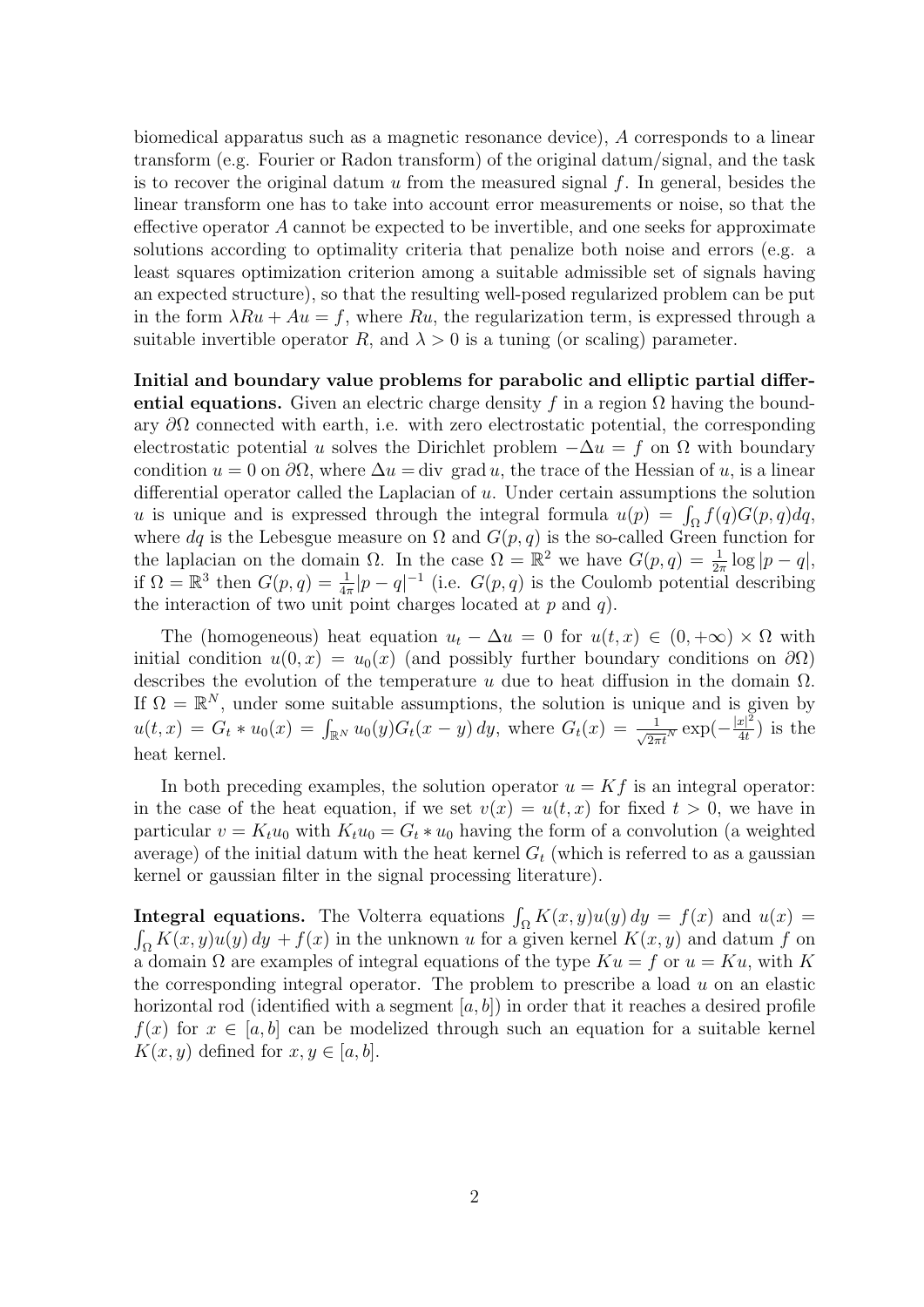**Integral transforms.** The Fourier transform  $\hat{u}(\omega) = \int_{\mathbb{R}} u(x)e^{-2\pi i x \omega} dx$  is an example of a linear operator  $\mathcal{F} : u \mapsto \mathcal{F}u \equiv \hat{u}$ , which is well-defined as an operator between Banach spaces  $\mathcal{F}: L^1(\mathbb{R}) \to C^0 \cap L^{\infty}(\mathbb{R})$ . Many linear PDE's on the whole space  $\mathbb{R}^N$ , such as diffusion equations, Maxwell equations of electromagnetism, Schrödinger equation in quantum mechanics, can be solved using the Fourier transform, resulting in algebraic equations in frequency (alias Fourier) domain.

Further examples of integral transforms are given by the Radon and the Hough transforms, which are used for example to solve inverse problems in tomography .

### 3 Linear operators in Banach and Hilbert spaces

Recall that a linear operator  $T$  betwen two Banach spaces  $E$  and  $F$  is continuous if and only if it is bounded, i.e. there exists  $C > 0$  such that  $||Tv||_F \leq C||v||_E$  for any  $v \in E$ .

#### 3.1 Examples of bounded linear operators

Fourier transform. From the inequality  $|\hat{u}(\omega)| \leq \int_{\mathbb{R}} |u(x)| |e^{2\pi i \omega x}| dx$  it follows that  $\hat{u} \in C^0 \cap L^{\infty}(\mathbb{R})$  whenever  $u \in L^1(\mathbb{R})$ , and  $\|\hat{u}\|_{\infty} \leq \|u\|_1$ , i.e.  $u \mapsto \hat{u}$  is a bounded operator from  $L^1(\mathbb{R})$  to  $C^0 \cap L^{\infty}(\mathbb{R})$ .

Compact embedding  $W^{1,p}([a,b]) \subset C^{0}([a,b])$ . If  $u \in W^{1,1}([a,b])$ , we have  $u(x) =$  $u(y) + \int_{[y,x]} u'(t) dt$ , where  $a \leq y \leq x \leq b$  and  $u' \in L^1([a,b])$  is the weak derivative of the function  $u \in L^1([a, b])$ . It follows that  $|u(x)| \leq |u(y)| + ||u'||_1$ , hence, integrating both sides w.r.t. dy, we obtain  $(b-a)|u(x)| \le ||u||_1 + (b-a)||u'||_1$ , and taking the supremum on  $x \in [a, b]$  we get

$$
||u||_{\infty} \le (b-a)^{-1}||u||_1 + ||u'||_1 \le C||u||_{W^{1,1}},
$$

with  $C > 0$  independent of u, i.e. the embedding  $W^{1,1}([a, b]) \subset C^{0}([a, b])$  is bounded. By Hölder inequality we also deduce  $||u||_{\infty} \leq C_p ||u||_{W^{1,p}}$ , and moreover  $|u(x) - u(y)| \leq$  $||u'||_p|x-y|^{\alpha}$ , with  $\alpha = 1 - \frac{1}{n}$  $\frac{1}{p}$ . This implies that a bounded family  $\mathcal{F} \subset W^{1,p}([a, b])$  is relatively compact in  $C^0([a, b])$  by Ascoli-Arzelà, being made by equi-hölder continous functions, and therefore the embedding  $W^{1,p}([a,b]) \subset C^{0}([a,b])$  is said a compact embedding.

**Convolution operators.** Let  $T: u_0 \mapsto G_t * u_0$  be the solution at some fixed time  $t > 0$  of the homogeneous heat equation on R with initial datum  $u_0 \in L^1(\mathbb{R})$ . By the properties of the heat kernel and the convolution product we deduce the estimates

$$
||Tu_0||_1 = ||G_t * u_0||_1 \le ||G_t||_1 ||u_0||_1 = ||u_0||_1, \qquad ||Tu_0||_{\infty} = ||G_t * u_0||_{\infty} \le ||G_t||_{\infty} ||u_0||_1
$$

and  $|| (Tu_0)' ||_{\infty} = ||G'_t * u_0 ||_{\infty} \leq ||G'_t||_{\infty} ||u_0||_1$ , so that  $||Tu_0||_1 \leq ||u_0||_1$ ,  $||Tu_0||_{\infty} \leq$  $\frac{1}{\sqrt{2}}$  $\frac{1}{4\pi t} \|u_0\|_1$  and  $\|(Tu_0)'\|_{\infty} \leq \frac{1}{8\sqrt{\pi s}}$  $\frac{1}{8\sqrt{\pi}t^{3/2}}\|u_0\|_1$ , whence T is bounded as an operator on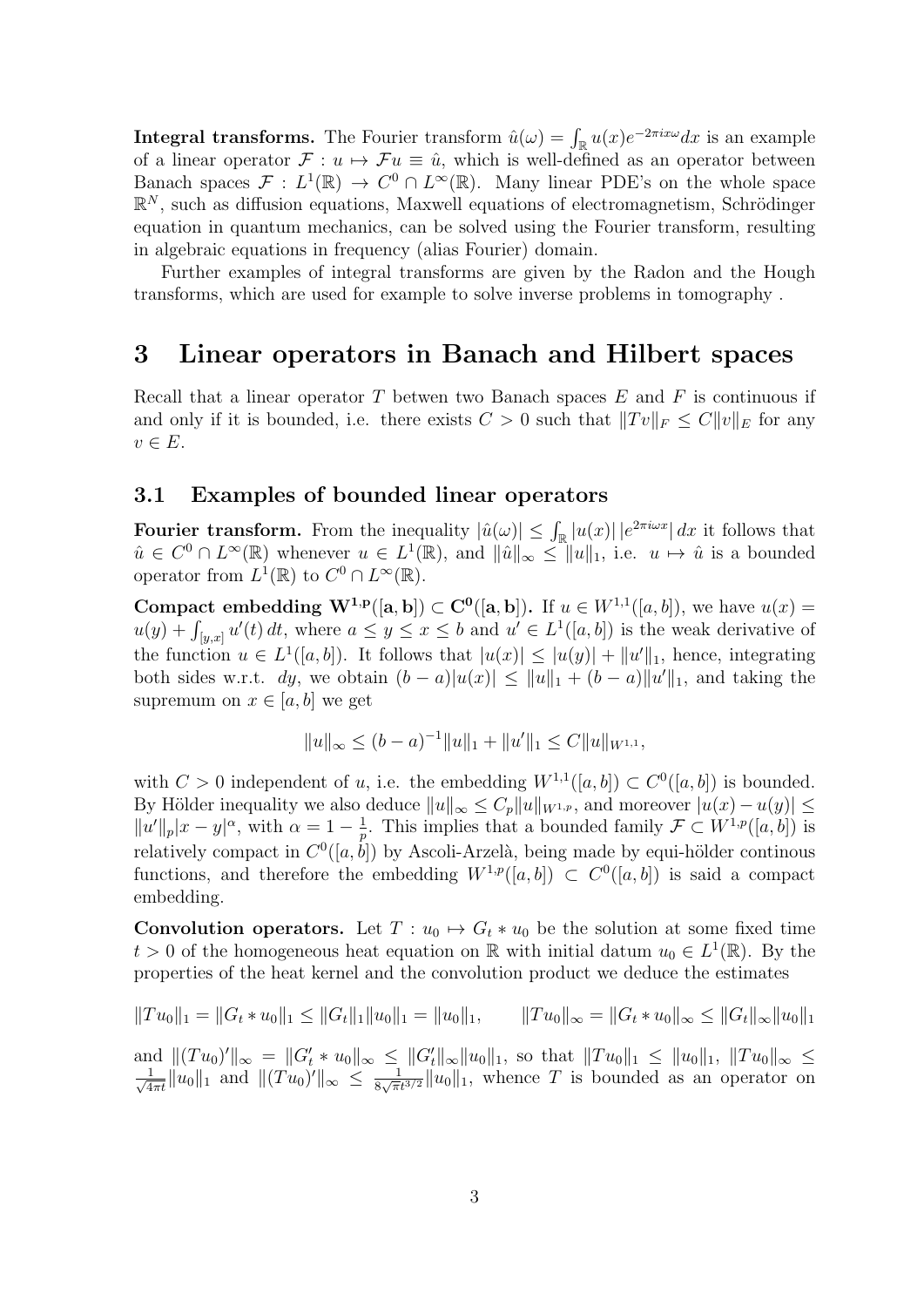$L^1$ , as well as an operator from  $L^1(\mathbb{R})$  to  $C_0^0(\mathbb{R})$ , as well as an operator from  $L^1(\mathbb{R})$ to  $C_0^1(\mathbb{R})$ , where  $C_0^0(\mathbb{R})$  (resp.  $C_0^1(\mathbb{R})$ ) denotes the space of continuous (resp.  $C_1^1$ ) functions vanishing (resp. with their derivative) at infinity.

**Hilbert-Schmidt operators.** Let  $(a_{ij})$  a sequence of numbers such that  $\sum_{i,j} a_{ij}^2 =$  $C < +\infty$ . Then the operator  $T : \ell^2 \to \ell^2$  given by  $(x_i) \mapsto (\sum_j a_{ij} x_j)$  is bounded, since

$$
||T(x_i)||_{\ell^2}^2 = \sum_i \left(\sum_j a_{ij} x_j\right)^2 \le \left(\sum_{i,j} a_{ij}^2\right) \left(\sum_j x_j^2\right) = C ||(x_i)||_{\ell^2}^2.
$$

By essentially the same calculations one shows that the integral operator  $Tu(x)$  =  $\int_{\Omega} K(x, y) u(y) dy$  is bounded on the Hilbert space  $L^2(\Omega)$  provided  $K \in L^2(\Omega \times \Omega)$ , and that  $||Tu||_2 \leq ||K||_2||u||_2$ .

#### 3.2 Properties of bounded linear operators.

 $([B],$  chap. 2 and 6 and  $[K],$  ch. IV, sect. 30)

The space  $\mathcal{L}(E, F)$  of bounded linear operators between two Banach spaces E, F is a Banach space when endowed with the operator norm  $||T||_{\mathcal{L}} = \sup{||Tv||_F, ||v||_F \leq 1},$ that measures the maximal elongation factor for unit vectors in  $E$ . In particular, we have  $||Tv||_F \leq ||T||_E ||v||_E$  and  $||T||_E$  is the smallest constant such that this inequality is verified for any  $v \in E$ . Observe that  $||T \circ S|| \le ||T|| ||S||$ , i.e. the operator norm is compatible with the composition of operators.

There are various notions of convergence for a sequence of operators  $T_n \in \mathcal{L}(E, F)$ to  $T \in \mathcal{L}(E, F)$ : uniform  $(||T_n - T||_{\mathcal{L}} \to 0)$ , strong  $(T_n v \to Tv \text{ in } F \ \forall \ v \in F)$ , weak  $(<\phi, T_n v> \to <\phi, Tv> \forall v \in F, \forall \phi \in F'.$ 

 $\sum_{n} ||T_n||_{\mathcal{L}} < +\infty$ , then  $T = \sum_{n} T_n \in \mathcal{L}(E, F)$ . The Weierstrass criterion for the uniform convergence of series of operators: if

**Example (Neumann series).** For  $T \in \mathcal{L}(E)$  and  $||T||_{\mathcal{L}} < 1$ ,  $(I - T)$  is invertible (and  $(I - T)^{-1} \in \mathcal{L}(E)$ ). Moreover,  $(I - T)^{-1} = \sum_{n=0}^{+\infty} T^n$  (observe that  $||T^n|| \le ||T||^n$ and use W. criterion). In particular, the fixed point equation  $u = Tu + f$  has a unique solution  $u = (\sum_n T^n)f$ , that can be approximated by iterating the operator T on an arbitrary initial guess (for instance,  $0$  or  $f$  itself).

Recall that  $T \in \mathcal{L}(E) = \mathcal{L}(E, E)$  is injective and surjective, then  $T^{-1} \in \mathcal{L}(E)$  by the open mapping theorem. Reasoning as in the previous example, it follows that the subset of invertible operators is *open* in  $\mathcal{L}(E)$ : if T is invertible then for any  $S \in \mathcal{L}(E)$ such that  $||S|| < ||T^{-1}||^{-1}$ , the operator  $T + S = S \circ (S^{-1}T + I)$  is invertible. This can be rephrased by saying that the invertibility property of an operator is stable under small (or lower order) perturbations.

The adjoint operator  $T^* \in \mathcal{L}(F', E')$  is defined through the identity  $\langle T^* \phi, v \rangle = \langle$  $\phi, Tv >$  for any  $v \in F, \phi \in F'$ . It holds  $||T^*|| = ||T||$ , as a consequence of Hahn-Banach. In case  $E = F = H$  a Hilbert space, from the identification  $H \equiv H'$  given by the Riesz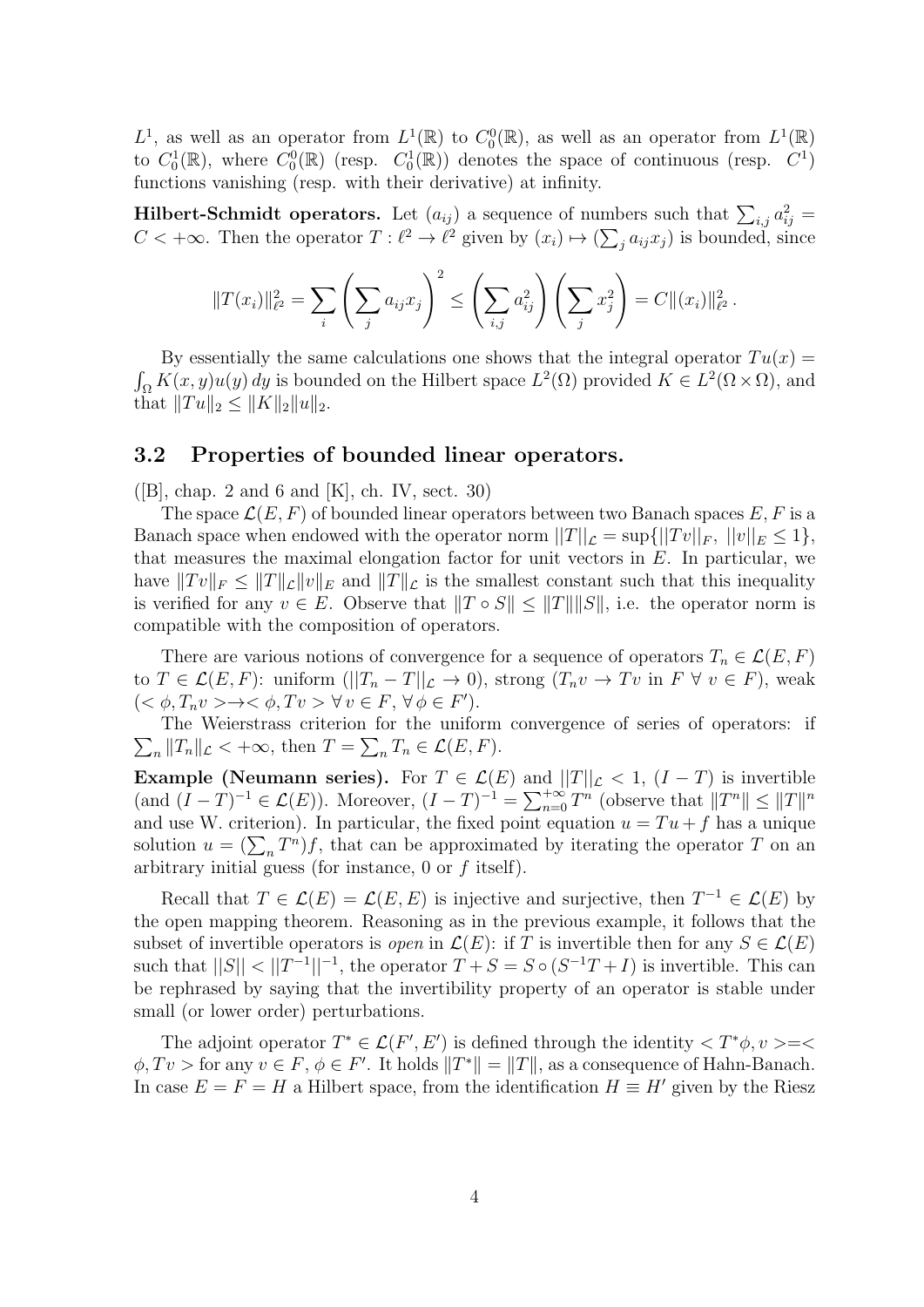representation theorem, one considers  $T, T^* \in \mathcal{L}(H)$ . If  $T = T^*$  the operator is called self-adjoint or symmetric.

**Example:** Hilbert-Schmidt integral operators on  $\ell^2$ , respectively  $L^2(\Omega)$ , induced by symmetric kernel  $(a_{ij}) = (\overline{a_{ji}})$ , resp.  $K(x, y) = K(y, x)$  are self-adjoint operators.

#### 3.3 Compact operators.

 $([B], \text{sect. } 6.1 \text{ and } [K], \text{ chap. } IV, \text{ sect. } 31)$ 

Definition of compact operator:  $T \in \mathcal{L}(E, F)$  is compact if  $T(B)$  is totally bounded (hence relatively compact) in F whenever B is bounded in  $E$  (or equivalently, if the image of the unit ball  $B_E$  is relatively compact): in particular, if  $||v_n||_E \leq M$  is a bounded sequence in E, then  $Tv_n$  is convergent in F up to a subsequence.

Uniform limits of compact operators in  $\mathcal{L}(E, F)$  are compact, i.e. the space  $\mathcal{K}(E, F)$ of compact operators is closed in  $\mathcal{L}(E, F)$ . Operators whose range is finite dimensional are compact (since in finite dimension boundedness and total boundedness are equivalent, or equivalently, since the closed unit ball is compact in finite dimensions): they are called finite rank operators. For example, the orthogonal projection on a finite dimensional subspace of a given Hilbert space is a compact operator.

By the closure property of compact operators it follows that limits of sequences of finite rank operators are compact.

Viceversa, if  $F = H$  is a Hilbert space the finite rank approximation property holds true for any  $T \in \mathcal{K}(E, H)$ : given  $v_1, ..., v_N \in H$  a  $\epsilon$ -net for  $T(B_E)$ , set  $V_N = \text{span}\langle v_1, ..., v_N \rangle$ and  $T_N = P_N \cdot T$ , where  $P_N$  is the orthogonal projection on  $V_N$ . We have that  $T_N$  has finite rank and  $||T_N - T||_{\mathcal{L}(E,H)} \leq 2\epsilon$ .

**Examples.** The diagonal operator  $T : (x_n)_n \mapsto (a_n x_n)_n$ , where  $a_n \to 0$ , is compact on  $\ell^1$  (resp.  $\ell^2$ ) as uniform limit of the finite rank operators  $T_N : (x_n)_n \mapsto (\sigma_N a_n x_n)_n$ , where  $\sigma_N = 1$  for  $n \leq N$  and  $\sigma_N = 0$  for  $n > N$ .

Hilbert-Schmidt operators are compact: for  $(Tu)(x) = \int_{\Omega} K(x, y)u(y) dy$  with  $K \in$  $L^2(\Omega \times \Omega)$ , we have  $||T||_{\mathcal{L}} \leq ||K||_{L^2}$  and given a Hilbert basis (i.e. a complete orthonormal system)  $\{\phi_n\}$  of  $L^2(\Omega)$ , set  $\psi_{nm}(x, y) = \phi_n(x)\phi_m(y)$ : the elements  $\psi_{nm}$  are a Hilbert basis of  $L^2(\Omega \times \Omega)$ . Expanding  $K(x, y) = \sum_{n=1}^{\infty} \sum_{m=1}^{\infty} k_{nm} \psi_{nm}(x, y)$ , and setting respectively

$$
K_N(x, y) = \sum_{n=1}^N \sum_{m=1}^N k_{nm} \psi_{nm}(x, y)
$$
 and  $(T_N u)(x) = \int_a^b K_N(x, y) u(y) dy$ ,

we have  $||T_N - T||_{\mathcal{L}} \le ||K_N - K||_2 \to 0$ , hence  $T \in \mathcal{K}(L^2(\Omega))$  as limit of finite rank operators.

Along the same lines one proves that the discrete Hilbert-Schmidt operator  $T : (x_i) \mapsto$  $(\sum_j a_{ij} x_j)$  with  $\sum_{i,j} a_{ij}^2 < +\infty$  belongs to  $\mathcal{K}(\ell^2)$ .

Fredholm-Volterra operators: if the kernel  $K \in C^{0}(\Omega \times \Omega)$  (possibly except for suitable discontinuity sets of zero measure) and  $\Omega$  is a compact domain endowed with a finite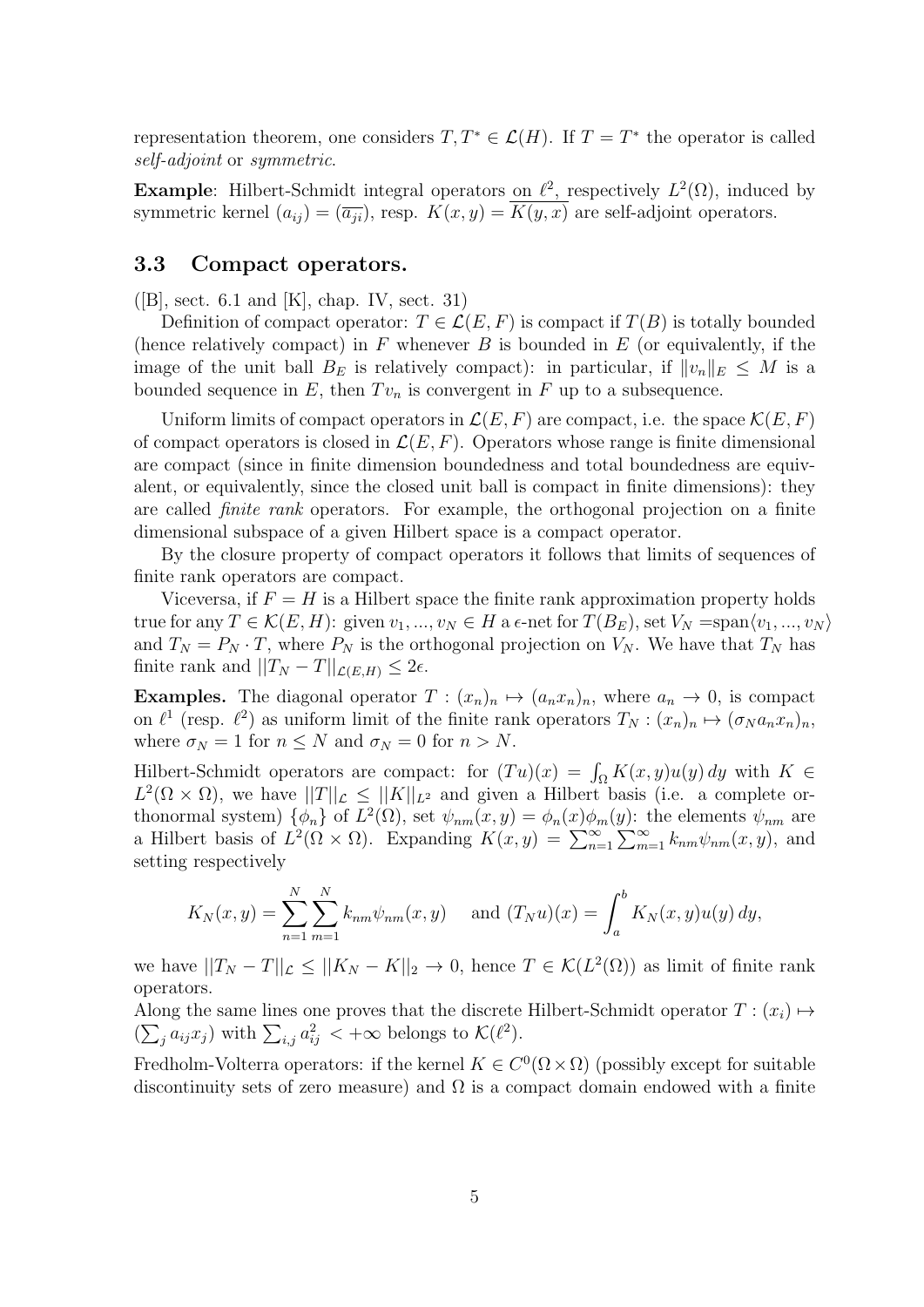measure  $\mu$ , then the integral operator  $Tu(x) = \int_{\Omega} K(x, y)u(y) d\mu(y)$  is compact on  $C^0(\Omega)$ : from the uniform continuity of K on the compact set  $\Omega \times \Omega$  we deduce  $||Tu||_{\infty} \le$  $\mu(\Omega) \cdot ||K||_{\infty} ||u||_{\infty}$ , and moreover

$$
|Tu(x) - Tu(x')| \le \int_{\Omega} |K(x, y) - K(x', y)| \, |u(y)| \, dy \le \epsilon \mu(\Omega) \cdot \|u\|_{\infty} \quad \forall |x - x'| \le \delta,
$$

obtaining the equi-uniformly continuous property of Tu under a uniform bound  $||u||_{\infty} \leq$ M, hence compactness in  $C^0(\Omega)$  by Ascoli - Arzelà.

A compact operator (right- or left-) composed with a bounded operator is compact. In particular,  $\mathcal{K}(E) \equiv \mathcal{K}(E, E)$  is a bilateral ideal of  $\mathcal{L}(E)$ . The identity map is compact if and only if E is finite dimensional. Any injective  $T \in \mathcal{K}(E)$  doesn't admit a bounded inverse, unless  $E$  is finite dimensional.

If E is reflexive (e.g. a Hilbert space), T is compact if and only if for any  $v_n \rightharpoonup v$ weakly in E it holds  $Tv_n \to Tv$  strongly in E: otherwise said, if and only if weakly converging sequences are transformed in strongly converging sequences, and in particular,  $T(\overline{B_E}) = T(B_E)$ , since the closed convex ball  $\overline{B_E}$  is closed for the weak topology. Proof in case  $E = H$  a hilbert space: given  $u_n \rightharpoonup u \in H$ , by Banach-Steinhaus we have  $||u_n|| \leq M$ , hence  $Tu_{n_k} \to v$  in H. Observe that

$$
\langle Tu_n, w \rangle = \langle u_n, T^*w \rangle \to \langle u, T^*w \rangle = \langle Tu, w \rangle \quad \forall w \in H,
$$

by weak convergence of the sequence  $u_n$ , i.e. T is continuous w.r.t. the weak topology. Hence  $Tu_{n_k} \rightharpoonup Tu$  and necessarily  $v = Tu$  by uniqueness of the weak limit (recall that by Hahn-Banach the weak topology separates points, i.e. is Hausdorff).

Application: constrained optimization of a quadratic form involving a compact operator on a Hilbert space. Let  $Q(v) = \langle Tv, v \rangle$  for  $v \in H$  and  $T \in \mathcal{K}(H)$ . The quadratic form Q is weakly continuous, i.e.  $Q(v) \to Q(v_0)$  if  $v \to v_0$ , since

$$
|\langle Tv, v \rangle - \langle Tv_0, v_0 \rangle| \le |\langle Tv - Tv_0, v \rangle| + |\langle Tv_0, v - v_0 \rangle| \to 0
$$

since  $|\langle Tv-Tv_0, v\rangle| \leq ||Tv-Tv_0|| \cdot M \to 0$  by strong convergence and  $\langle Tv_0, v-v_0\rangle \to 0$ by weak convergence. Hence the constrained optimization problems

$$
\max\{Q(v), \|v\| \le 1\}, \qquad \min\{Q(v), \|v\| \le 1\}
$$

have a solution by Weierstrass Theorem, since the set  $\overline{B_H} = \{v \in H, ||v|| \leq 1\}$  is bounded and weakly closed, hence weakly compact in H.

The solution can be obtained by the Lagrange multipliers methods, by finding the critical points of the quadratic form  $\psi(v, \lambda) = Q(v) + \lambda ||v||^2$  associated to the operator  $T - \lambda I$  (see e.g. the proof of the spectral theorem for compact self-adjoint operators on Hilbert spaces).

Adjoint of a compact operator: if  $T \in \mathcal{K}(H)$  then  $T^* \in \mathcal{K}(H)$  and conversely. Example: the adjoint of a Hilbert-Schmidt operator is associated to the conjugate kernel  $K^*(x, y) = \overline{K(y, x)}$  (respectively to the sequence  $a_{ij}^* = \overline{a}_{ji}$  in the discrete  $\ell^2$ case)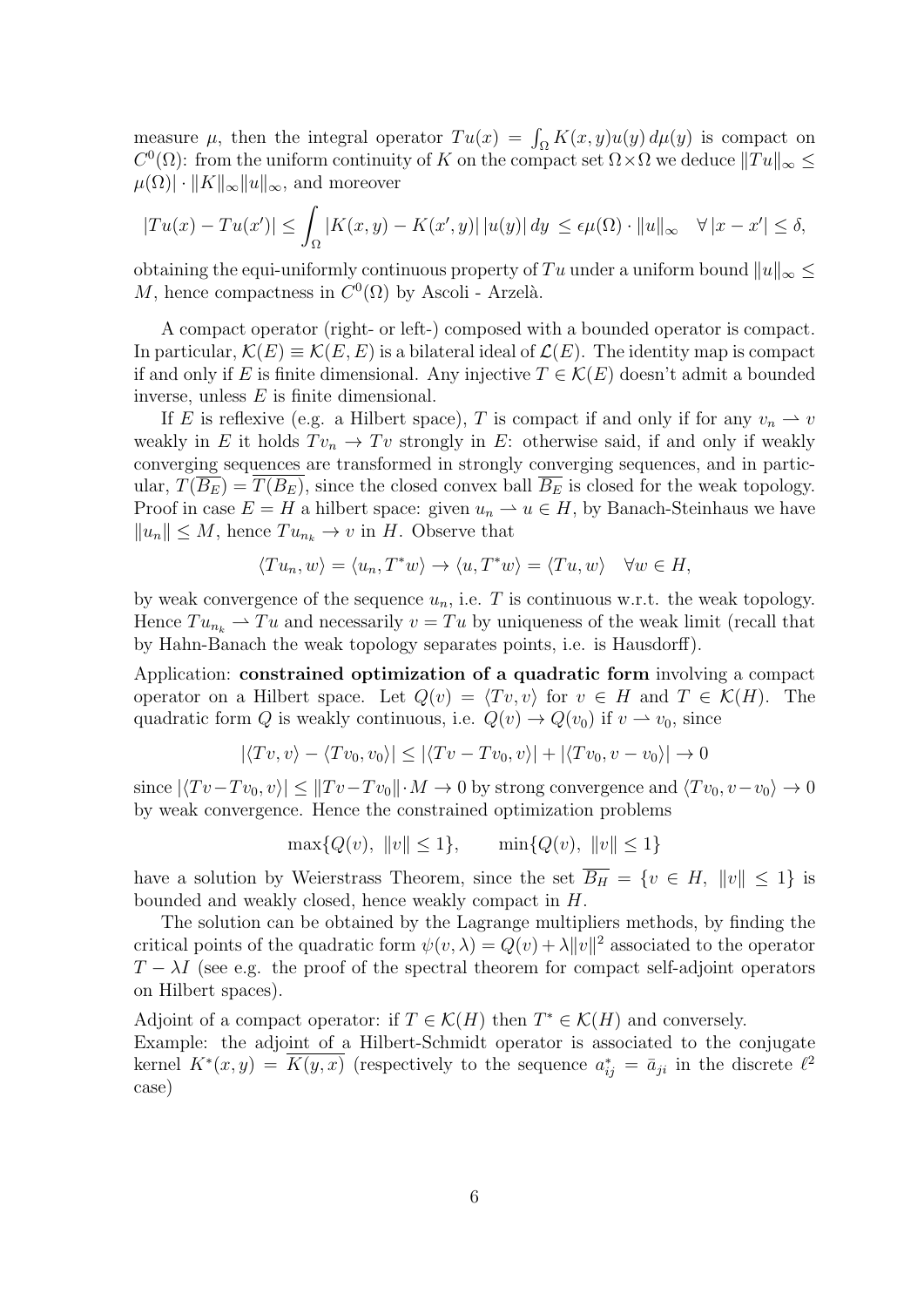#### 3.4 Spectral theory for  $\mathbf{T} \in \mathcal{L}(E)$ .

([B], sect. 6.2, [K], chap. IV, sect 31, 32)

Definition of resolvent set  $\rho(T) \subset \mathbb{C}$ : we have  $\lambda \in \rho(T)$  if  $(\lambda I - T)^{-1} \in \mathcal{L}(E)$ . The resolvent set is open in C. Moreover, if  $|\lambda| > ||T||$  then  $\{\lambda \in \mathbb{C}, |\lambda| > ||T||\} \subset \rho(T)$ . Actually, denoting  $r(T) = \limsup_n (||T^n||)^{1/n} \le ||T||$  the spectral radius of T, we have  ${\lbrace \lambda \in \mathbb{C}, |\lambda| > r \rbrace \subset \rho(T)}$ . Spectrum  $\sigma(T) = \mathbb{C} \setminus \rho(T)$  of  $T \in \mathcal{L}(E)$ : it is a closed set contained in  $B(0,||T||) \subset \mathbb{C}$ . Let  $\lambda \in \sigma(T)$ : If ker $(T - \lambda I) \neq 0$  then  $\lambda$  is an eigenvalue of T, and belongs to the point spectrum. Otherwise,  $\lambda$  belongs to the continuous spectrum (ker(T –  $\lambda I$ ) = 0 but (T –  $\lambda I$ ) is not surjective). In particular, the map  $(T - \lambda I)^{-1}$  may be defined either in a dense or in a proper closed subspace of E, and may be either bounded or unbounded.

**Examples.** The right shift  $\tau_r$  in  $\ell^1$  (or  $\ell^2$ ), or the diagonal operator  $T_\alpha$ :  $\{x_n\} \mapsto$  $\{\alpha_n x_n\}$  where  $0 \neq \alpha_n \to 0$ . In both cases 0 belongs to the continuous spectrum. Moreover,  $\{\alpha_n\} \subset \sigma(T_\alpha)$  is the point spectrum of  $T_\alpha$ , while the point spectrum of  $\tau_r$  is empty.

The multiplication operator  $Tu(x) = x \cdot u(x)$  on  $C^0([a, b])$ . For any  $\lambda \in \mathbb{R}$ , ker $(T \lambda I$ ) = 0, hence there are no eigenvalues. Moreover, for  $\lambda \notin [a, b]$ ,  $(T - \lambda I)^{-1}v(x)$  =  $(x - \lambda)^{-1}v(x)$  is well-defined for any  $v \in C^{0}([a, b])$  and is bounded, i.e.  $\lambda \in \rho(T)$ , while for  $a \leq \lambda \leq b$   $(T - \lambda I)^{-1}$  is defined on the dense subspace  $\{v \in C^0([a, b]), v(\lambda) = 0\},\$ and it is unbounded. In particular,  $\sigma(T) = [a, b]$  is the continuous spectrum of T.

The resolvent operator  $R_{\lambda} = (T - \lambda I)^{-1}$  of  $T \in \mathcal{L}(E)$ , with  $\lambda \in \rho(T)$ . Resolvent equation  $R_{\lambda} - R_{\mu} = (\lambda - \mu) R_{\lambda} R_{\mu}$ : it yields  $\frac{dR_{\lambda}}{d\lambda} = R_{\lambda}^2$ , that is  $\lambda \mapsto R_{\lambda}$  is a holomorphic function, whose singularities are in  $\sigma(T)$ . In particular, the Cauchy integral formula (and the calculus of residues) involving  $R_{\lambda}$  and a given holomorphic function  $f(z)$ allows to consistently define  $f(T)$  (in particular, if  $f(z) = e^z$ , we obtain a formula for  $\exp(T)$ , while if  $f(z) = 1$  we derive some information on the Jordan blocks of T).

#### 3.5 Spectrum of a compact operator

([B], sect. 6.3, [K], chap. IV, sect. 31, 32)

Spectrum of a compact operator:  $0 \in \sigma(T)$  and  $\sigma(T) \setminus \{0\}$ , if non empty, is made of at most countably many eigenvalues  $\lambda_n$ , and in the case of infinite eigenvalues, then  $\lambda_n \to 0$  as  $n \to +\infty$ . The fact that  $0 \neq \lambda_n \in \sigma(T)$  is an eigenvalue follows from the Fredholm Alternative, point 3. The corresponding eigenspaces ker( $\lambda_n I - T$ )  $\neq 0$  are finite-dimensional (point 1. of Fredholm Alternative). If the operator is self-adjoint on a Hilbert space, then the eigenvalues are real, and  $\max |\lambda_n| = ||T||_{\mathcal{L}}$  (see the Hilbert-Schmidt Spectral Theorem).

The Fredholm Alternative for operators of the type  $A = I - T$ , with  $T \in \mathcal{K}(H)$ , H a Hilbert space:

1. ker A is finite dimensional,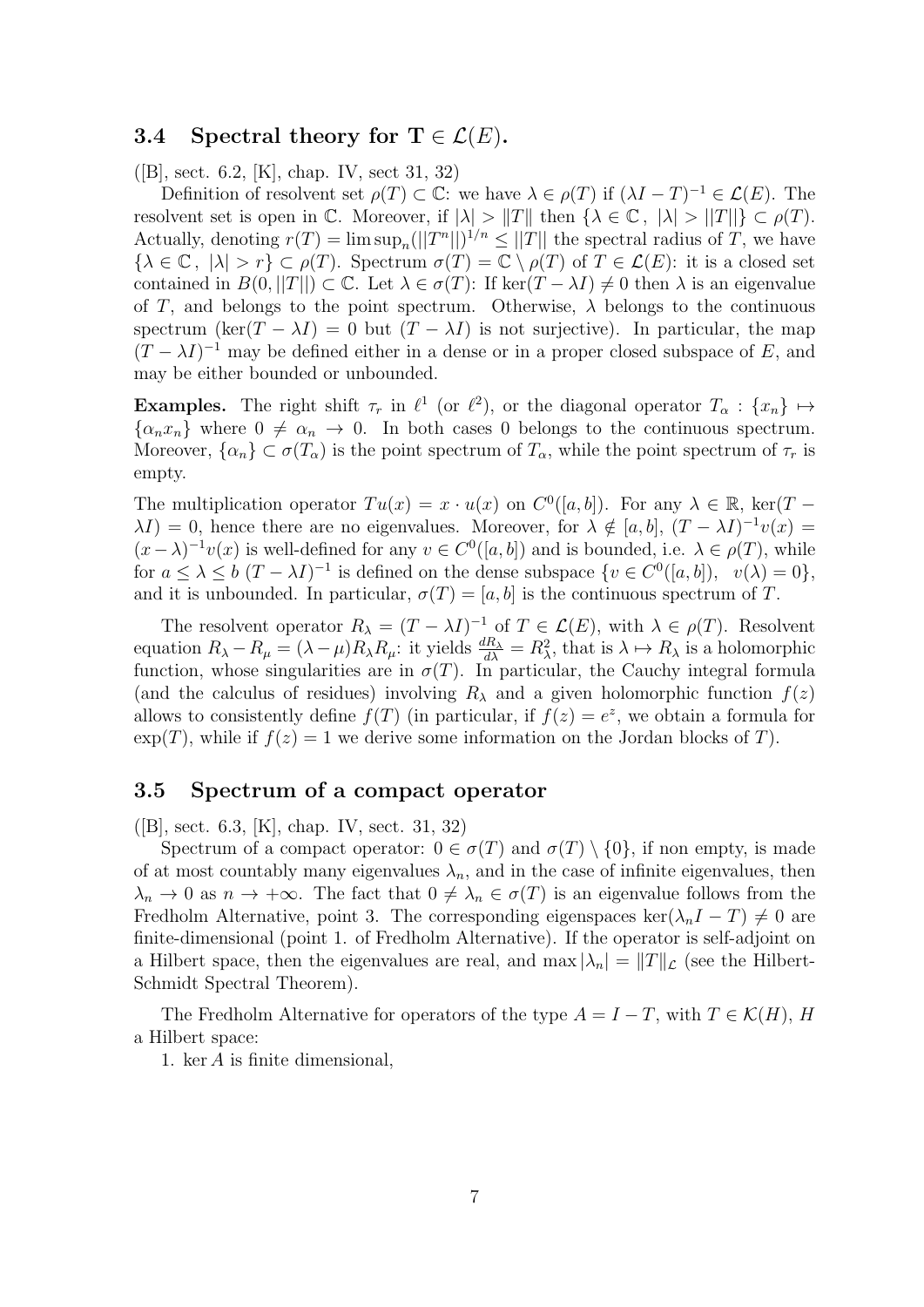2. the range  $R(A)$  is closed, hence there holds the orthogonal direct sum decomposition  $H = R(A) \oplus \text{ker } A^* = R(A^*) \oplus \text{ker } A$ , where  $A^* = I - T^*$ .

3. ker  $A = 0 \Leftrightarrow R(A) = H$ ,

4. dim ker  $A = \dim \ker A^* < +\infty$ .

Proof: we have proved point 1., 2. and 3., following closely the arguments given in the cited references [B], sect. 6.3 and [K], sect. 31,32.

The Fredholm alternative gives a procedure to solve equation of the type  $Au =$  $u - Tu = f$ , with T compact. First of all, solve the associated adjoint homogeneous equation, i.e. the fixed point equation  $v = T^*v$ . If the solution is trivial, then  $Au = f$ admits a unique solution for any datum  $f \in H$  (that can be possibly found in an iterative way via contraction mapping principle, as in the case of Volterra integral operators). Otherwise, call  $v_1, \ldots v_k$  a basis of ker  $A^*$  (i.e. a maximal independent set of fixed points of  $T^*$ ); then there are solutions of  $Au = f$  provided f verifies the orthogonality conditions  $\langle f, v_i \rangle = 0$  for any  $i = 1, ..., k$ .

The Fredholm Alternative holds more generally for operators of the type  $A = I - T$ with  $T \in \mathcal{K}(E)$ , E a Banach space.

#### 3.6 Self-adjoint compact operators in Hilbert spaces

([B], sect. 6.4, [K], chap. IX, sect. 59)

Spectral theory for self-adjoint compact operators in Hilbert spaces: the eigenvalues are real and there exists a Hilbert basis made of eigenvectors, which "diagonalizes" the operator. In particular, for  $T \in \mathcal{K}(H)$ ,  $T^* = T$ , and  $e_n$  a orthonormal basis of eigenvectors, i.e.  $Te_n = \lambda_n e_n$  (with  $\lambda_n \to 0$ ), we have the diagonal representation  $Tv = T(\sum_n c_n e_n) = \sum_n \lambda_n c_n e_n$ , i.e. the operator can be identified with the operator  $\widetilde{T} \in \mathcal{K}(\ell^2)$  given by  $\widetilde{T(c_n)} = (\lambda_n c_n)$ . Moreover,  $||T||_{\mathcal{L}} = \max_n |\lambda_n|$ .

Proof of the spectral theorem: we consider a (iterated) contrained optimization problem on the unit closed ball  $\overline{B} = \{\Vert v \Vert \leq 1\}$  of H for the quadratic form  $Q(v) = \langle Tv, v \rangle$ associated to  $T \in \mathcal{K}(H)$ . Recall first that  $Q(v)$  is weakly continuous, since  $v_n \rightharpoonup$  $v_0$  implies  $Tv_n \to Tv_0$ , and moreover  $||v_n|| \leq M$  (weakly convergent sequences are bounded), whence

$$
|\langle Tv_n, v_n \rangle - \langle Tv_0, v_0 \rangle| \leq |Tv_n - Tv_0| \cdot |v_n| + |\langle Tv_0, v_n - v_0 \rangle| \to 0.
$$

By Weierstrass Theorem,  $|Q(v)|$  reaches its maximum on the unit closed ball  $\overline{B}$ , which is weakly compact. Let  $e_1$  be a maximum point. We have necessarily  $||e_1|| = 1$ because  $Q(\lambda v) = \lambda^2 Q(v)$  for  $\lambda \in \mathbb{R}$ . Moreover, for any  $e \in H$  such that  $||e|| = 1$ and  $\langle e, e_1 \rangle = 0$ , one has  $\langle e, Te_1 \rangle = 0$ , since by the Lagrange multipliers theorem  $e_1$ is a critical point of the function  $Q(v) + \lambda ||v||^2 = \psi(\alpha, \beta, \lambda)$ , where  $v = \alpha e_1 + \beta e_2$ belongs to the 2-dimensional space spanned by  $e_1$  and  $e$ . In particular, one deduces  $Te_1 = \langle Te_1, e_1 \rangle \cdot e_1 = \lambda_1 e_1$ , i.e.  $e_1$  is an eigenvector of T and  $|Q(e_1)| = |\langle Te_1, e_1 \rangle| = |\lambda_1|$ ,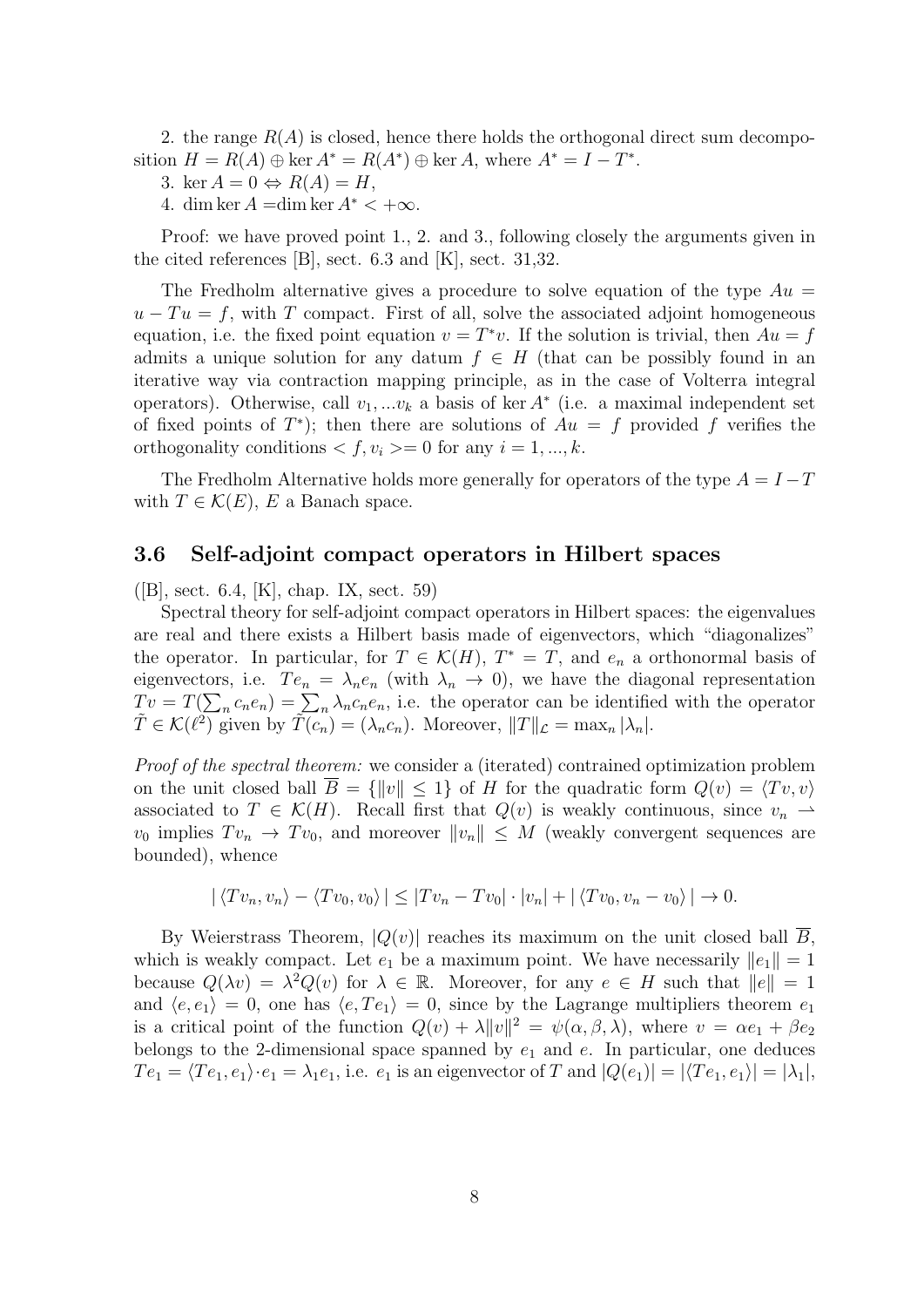i.e. the eigenvalue  $\lambda_1$  has maximum modulus among the eigenvalues of T (actually we have  $|\lambda_1| = ||T||_{\mathcal{L}}$ .

Iterating this procedure, one obtains, for  $n \geq 1$ , an eigenvector  $e_n$  of T, with  $||e_n|| =$ 1, and such that  $\langle e_n, e_m \rangle = 0$  for any  $m \langle n \rangle$ , corresponding to the maximum point of  $|Q(v)|$  on  $(\text{span}\{e_1, ..., e_{n-1}\})^{\perp} \cap \overline{B}$ , with  $\lambda_n = Q(e_n)$  the corresponding eigenvalue. Moreover, it holds  $|\lambda_{n-1}| \geq |\lambda_n|$ .

If for some  $n_0 \in \mathbb{N}$  one has  $\lambda_{n_0} = Q(e_{n_0}) = 0$ , then  $(\text{span}\{e_1, ..., e_{n_0-1}\})^{\perp} = \ker T$ . Indeed,  $Q(w) = 0$  for any  $w \in (\text{span}\{e_1, ..., e_{n_0-1}\})^{\perp}$ , and if  $\langle w, e_i \rangle = 0 \ \forall i \langle n_0, \text{ then}$  $\langle Tw, e_i \rangle = \langle v, Te_i \rangle = 0$ , i.e. also  $Tw \in (\text{span}\{e_1, ..., e_{n_0-1}\})^{\perp}$ . The polarization identity  $4\langle Tv, u \rangle = Q(u+v) - Q(u-v)$  hence implies that  $4\langle Tw, Tw \rangle = Q(w+Tw) - Q(w-v)$  $Tw) = 0$  for any  $w \in (\text{span}\{e_1, ..., e_{n_0-1}\})^{\perp}$ , i.e.  $Tw = 0$ .

We deduce in this case that the set  $\{e_1, ..., e_{n_0}\}$ , completed with a (complete) orthonormal system of ker  $T$  yields a Hilbert basis of eigenvectors of  $T$ .

Otherwise, we are left with a orthonormal sequence  ${e_n}_n$ , so that in particular  $e_n \rightharpoonup 0$  by Bessel inequality (for any  $w \in H$ ,  $\sum_n \langle e_n, w \rangle^2 \le ||w||^2 \Rightarrow \langle e_n, w \rangle \to 0$ as  $n \to +\infty$ , and hence  $|\lambda_n| = |Q(e_n)| \searrow 0$  by weak continuity of Q. Let  $N =$  $\overline{\text{span}\{e_1, ..., e_n, ...\}}^{\perp}$ . For any  $w \in N$  one necessarily has  $|Q(w)| \leq |Q(e_n)|$  for any  $n \in \mathbb{N}$ , hence  $Q(w) = 0$  and  $N = \ker T$ .

In this case, the set  $\{e_n\}_{n\in\mathbb{N}}$ , completed with a (complete) orthonormal system of  $\ker T$  yields a Hilbert basis of eigenvectors of T.  $\Box$ 

## 4 Lax-Milgram Theory

#### 4.1 Lax-Milgram and Stampacchia theorem

 $([B], \, \text{sect. } 5.3)$ 

The Lax-Milgram Lemma: given a bilinear form  $a(u, v)$ , continuous  $(a(u, v) \leq$  $M||u|| ||v||$  and coercive  $(0 < \alpha ||u||^2 \le a(u,u) \ \forall u \neq 0)$  on a closed subspace S of a Hilbert space H, for any bounded linear form  $\phi \in H^*$  there exists a unique  $u \in S$  such that  $a(u, v) = \phi(v)$  for any  $v \in S$ . In particular,  $||u|| \leq \alpha^{-1} ||\phi||_*$ .

If moreover a is symmetric (i.e.  $a(u, v) = a(v, u)$ ), we have the characterization  $u = \arg \min \{\frac{1}{2}$  $\frac{1}{2}a(v, v) - \phi(v), v \in S$ .

*Proof:* without loss of generality, the proof is carried out in the case  $F = H$ . By Riesz representation theorem, the equation to be solved can be rewritten as  $\langle Au, v \rangle =$  $\langle f, v \rangle$  for any  $v \in H$ , i.e.  $Au = f$ , where  $A \in \mathcal{L}(\mathcal{H})$  verifies the estimates  $0 < \alpha ||u|| \leq$  $\|Au\| \le M \|u\| \ \forall \ u \neq 0.$ 

From  $\alpha \|u\| \le \|Au\|$  (which is called an a priori estimate) it follows that ker  $A = 0$ . Moreover,  $\alpha \|u_n - u_m\| \leq \|Au_n - Au_m\|$  implies that if  $y_n = Au_n \to y$  in H, i.e.  $Au_n$ is a Cauchy sequence in H, then also  $u_n$  is a Cauchy sequence, hence  $u_n \to u$  in H by completeness, thus yielding  $y = Au$ . One concludes that A has a closed range  $R(A)$  in H. Finally, if  $v \perp R(A)$ , then  $\langle v, Au \rangle = 0 \ \forall u \in H$ . In particular, choosing  $u = v$ , we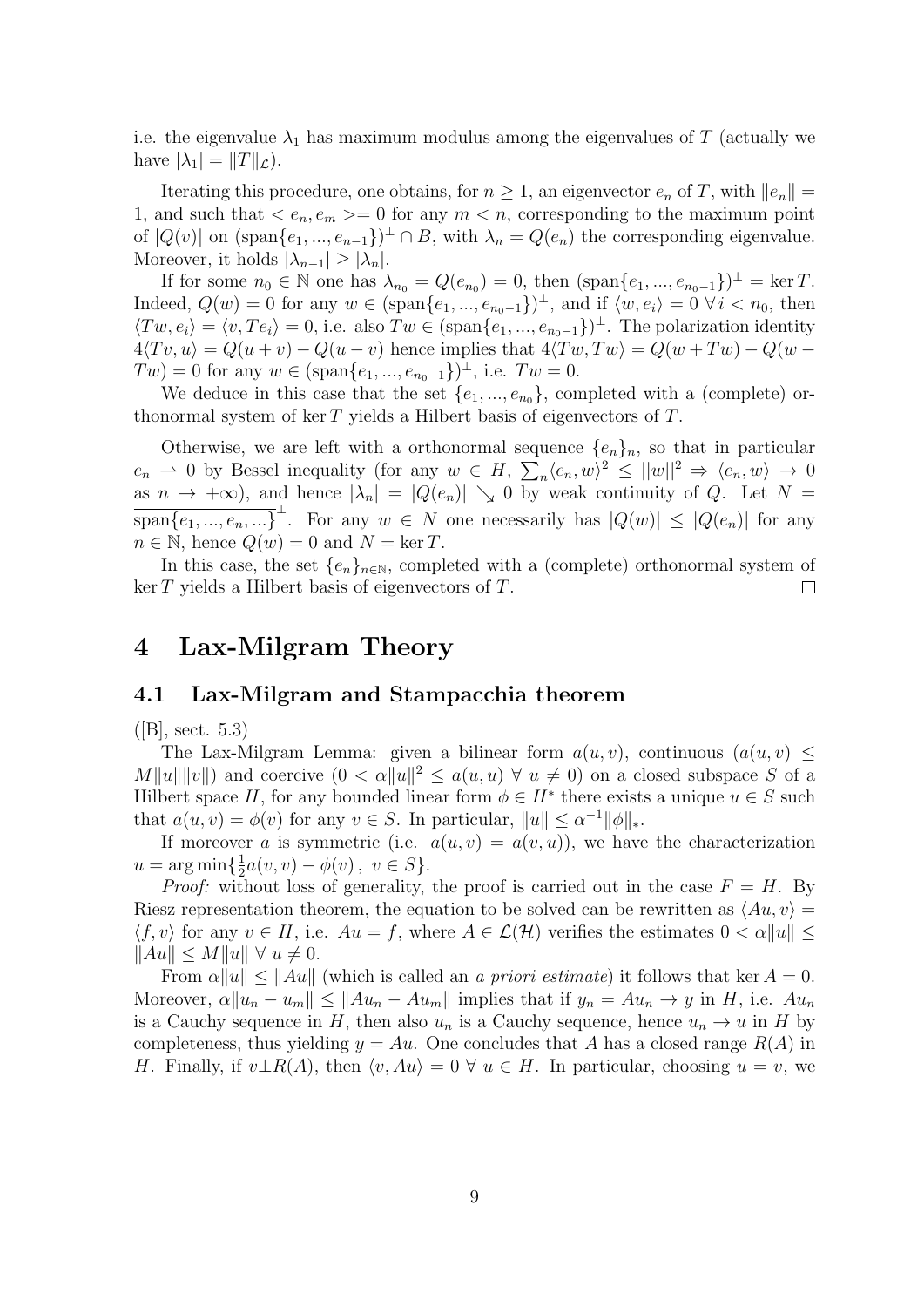have  $0 = \langle v, Av \rangle \ge \alpha ||v||^2$ , thus  $v = 0$  and  $R(A) = H$ . We just proved that A is both injective and surjective, and the conclusion of the Lemma follows.

In case of a symmetric a, since  $\alpha ||u||^2 \leq a(u,u) \leq M ||u||^2$ , the scalar product  $((u, v)) := a(u, v)$  is equivalent to  $\langle \cdot, \cdot \rangle$ , hence by Riesz representation theorem applied to H endowed with  $((\cdot,\cdot))$ , one has  $\phi(v) = a(q, v)$  for a certain  $q \in H$ , whence u verifies  $a(u-g, v) = 0 \ \forall \ v \in H$ , i.e. u is the orthogonal projection (with respect to the scalar product induced by a) of q on  $H$ , in other words u minimizes the (squared) distance (induced by a)  $a(v-g, v-g)$ , or, equivalently, the quadratic functional  $F(v)$  = 1  $\frac{1}{2}a(v, v) - \phi(v)$ , for  $v \in H$ , whose Euler-Lagrange equation  $\partial_v F(u) \equiv \langle F'(u), v \rangle = 0$  for any direction  $v \in H$  is precisely given by  $a(u, v) = \phi(v)$  for any  $v \in H$ .

A generalization of Lax-Milgram lemma is given by Stampacchia theorem (see the corresponding statement in [B], sect. 5.3).

 $\Box$ 

#### 4.2 Galerkin approximation

The Galerkin approximation method: if  $V_h \subset H$ , dim  $V_h \langle +\infty$ , one considers the solution  $u_h$  of the system  $a(u, v) = \phi(v) \ \forall \ v \in V_h$ . We have the uniform bound  $||u_h|| \leq \alpha^{-1} ||\phi||_*,$  which gives weak compactness of the sequence  $\{u_h\}.$  Moreover, the Lemma of Céa guarantees that  $||u - u_h|| \leq \frac{M}{\alpha}$ dist  $(u, V_h)$  (in other words,  $u_h$  is comparable to the orthogonal projection of u on  $V_h$ ): indeed,  $a(u - u_h, u - u_h)$  $a(u - u_h, u - v)$  for any  $v \in V_h$  since  $a(u, v - u_h) = a(u_h, v - u_h) = \phi(v - u_h)$ , whence  $\alpha \|u - u_h\|^2 \le M \|u - u_h\| \|u - v\|$  for any  $v \in V_h$  and the conclusion follows.

Hence, considering a sequence of finite-dimensional spaces  $V_h \subset V_{h+1}$  such that  $H = \bigcup_h V_h$ , one has the convergence  $u_h \to u$  in H as  $h \to +\infty$ .

Remark that the approximating finite-dimensional problem is a linear system with a positive definite coefficients matrix, called *stiffness matrix*, which is given by  $[a(f_i, f_j)],$ with  $\{f_i\}$  a basis for  $V_h$ .

The choice of the sequence  $V_h$  invading H and of a basis  $\{f_i\}$  for  $V_h$  is aimed to efficiently solve the approximating linear system, and also to have the best possible convergence rate for the error estimate  $||u_h - u||$ . Here are some examples in case  $H = L^2(\Omega), \, \Omega \subset \mathbb{R}^n$ :

1) if a is represented by a compact self-adjoint operator, then considering a Hilbert basis  $\{e_n\}_{n\in\mathbb{N}}$  of  $L^2(\Omega)$  made of eigenvectors, and setting  $V_h = \text{span} \langle e_1, ..., e_h \rangle$ , the corresponding system is diagonal.

2) considering a basis  $\{f_i\}$  of  $V_h$  made of *finite elements* (piecewise linear or polynomial function insisting on a fixed triangulation of the domain) yields a sparse stiffness matrix. Finite elements are used in numerical fluid dynamics, material science, elasticity,...

3) Haar basis, wavelets, radial basis functions: these Hilbert basis of  $L^2(\Omega)$  are used in signal and image processing and statistical analysis, being not computationally expensive, and also since they are able to take into account localized oscillation phenomena at any scale in physical and in frequency space.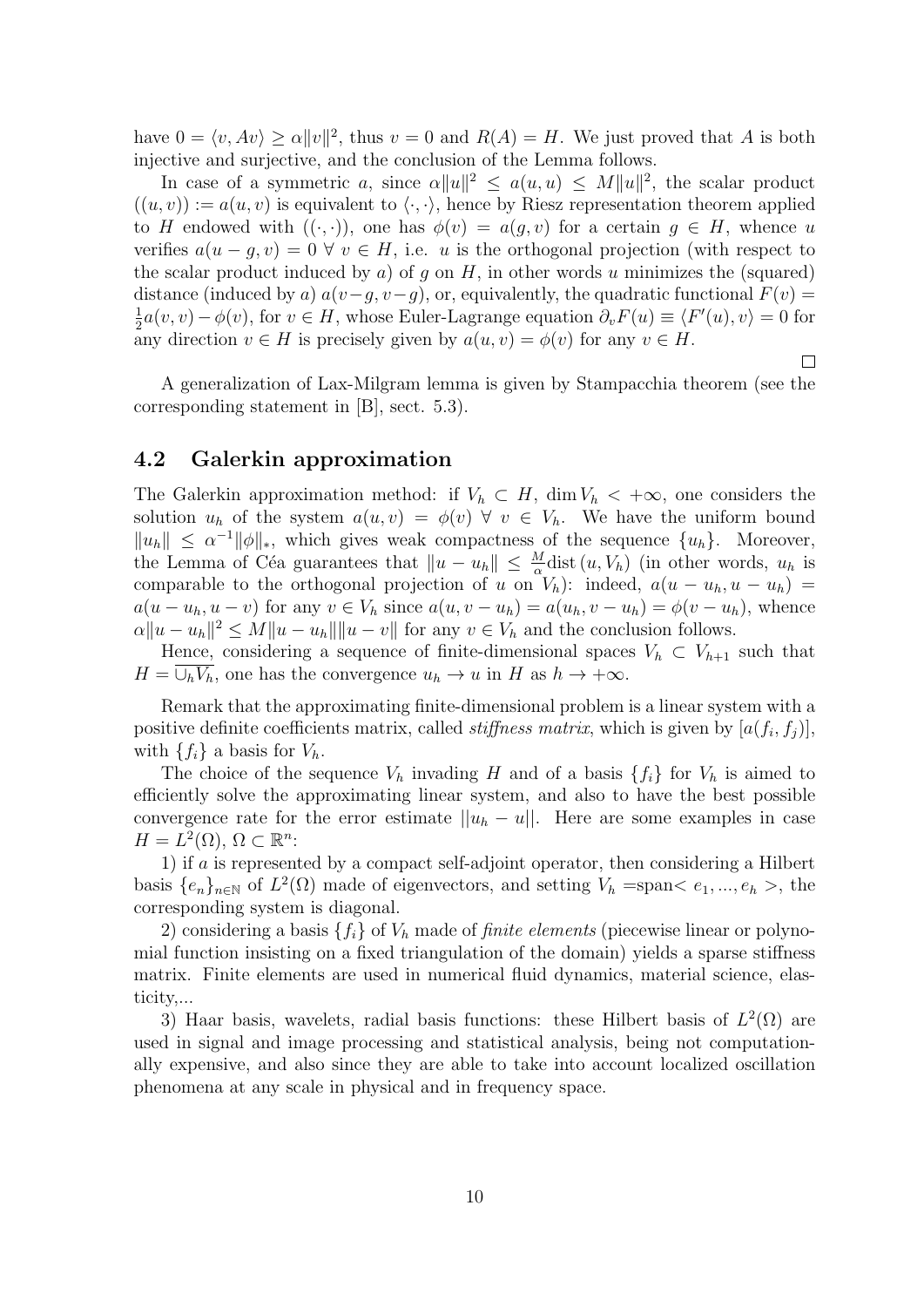3) if the original problem admits a smooth solution (for example,  $u \in C^{\infty}(\Omega)$  as for Laplace equation), it may be convenient to use spectral methods for its approximation, i.e. to consider a Hilbert basis of  $L^2(\Omega)$  made of orthogonal polynomials (e.g. the trigonometric system, the Legendre polynomials, the Hermite polynomials, the Tchebycheff polynomials): since the Lemma of Céa states that the error estimate  $||u - u_h||$  is comparable to the distance of u to its orthogonal projection on  $V_h$ , hence the convergence rate will be better according to the regularity of  $u$  (for instance, the more regular  $u$ , the more rapidly its Fourier coefficients decay to 0).

### 5 Boundary value problems in dimension one

([B], sect. 8.1, 8.3, 8.4, 8.5, 8.6)

Weak / variational formulation of elliptic boundary value problems in dimension 1. Classical vs weak solutions. Natural ambient spaces for weak solutions of boundary value problems are Sobolev spaces. The space  $W_0^{1,p}([a, b])$  is defined as the closure 0 of  $C_c^1([a, b])$  w.r.t. the  $W^{1,p}$  norm, it is a closed (and hence complete) subspace of  $W^{1,p}([a, b])$  and can be characterized as follows:  $W_0^{1,p}$  $C_0^{1,p}([a,b]) = \{v \in W^{1,p}([a,b]),\,\, \, v(a) = 0\}$  $v(b) = 0$ . Recall the compact embedding of  $W^{1,p}([a, b])$  (hence of  $W^{1,p}_0$  $b_0^{r1,p}([a,b]))$  in  $C^0([a, b])$ . By the Poincaré inequality  $||u||_p \leq C_p|b-a|||u'||_p$  valid on  $W_0^{1,p}$  $b_0^{1,p}([a, b]),$  the  $L^p$  norm of the derivative gives an equivalent norm on  $W_0^{1,p}$  $\binom{1,p}{0}$  $(n,b)$ . The Hilbert space  $H_0^1([a, b]) = W_0^{1,2}$  $\binom{1,2}{0}$   $([a, b]).$ 

The **homogeneous Dirichlet problem**  $-u'' + u = f$  on [a, b],  $u(a) = u(b) = 0$ : weak formulation in  $H_0^1([a, b])$  in case  $f \in L^2([a, b])$  as

$$
a(u,v) = \langle u,v \rangle_{H^1} = \int_a^b u'v' + uv = \int_a^b fv = \phi(v)
$$

for any  $v \in H_0^1([a, b])$ . Application of Lax-Milgram theory for existence, uniqueness, a priori estimates, variational characterization of the weak solution as the minimizer on  $H_0^1([a, b])$  of the Dirichlet energy  $F(v) = \frac{1}{2} ||v'||_2^2 + \frac{1}{2}$  $\frac{1}{2}||v-f||_2^2$ . Hilbert regularity: the weak solution belongs to  $H_2^2 \cap H_0^1([a, b])$ , i.e. its second (weak) derivative exists and belongs to  $L^2([a, b])$ . Classical regularity of the weak solution in case  $f \in C^0([a, b])$ .

**Remark.** The energy functional  $F(v)$  can be used for the time discretization of the gradient flow of the energy  $E(v) = \frac{1}{2} ||v'||_2^2$ , starting from a given function  $u_0 \in L^2([a, b])$ . That gradient flow corresponds in turn to the initial/boundary value problem for the homogeneous heat equation  $u_t - u_{xx} = 0$  with initial datum  $u_0(x)$  and homogenous boundary data  $u(t, a) = u(t, b) = 0$  for any  $t > 0$ .

Indeed, consider the following Euler-type discretization scheme of the heat equation: fix the discretization step  $\Delta t \equiv \lambda^{-1}$  and denote  $t_n = n\Delta t$ ,  $u(t_n, \cdot) = v_n(\cdot)$ . To solve discretized equation  $\frac{1}{\Delta t}(v_{n+1} - v_n) - v'' = 0$  with  $v_0 = u_0$  one may iteratively obtain  $v_{n+1}$  as the minimizer in of the Dirichlet energy functional  $F_{\lambda}(v) = \frac{1}{2} ||v'||_2^2 + \frac{\lambda}{2}$  $\frac{\lambda}{2} \|v - v_n\|_2^2$ on  $H_0^1([a, b]).$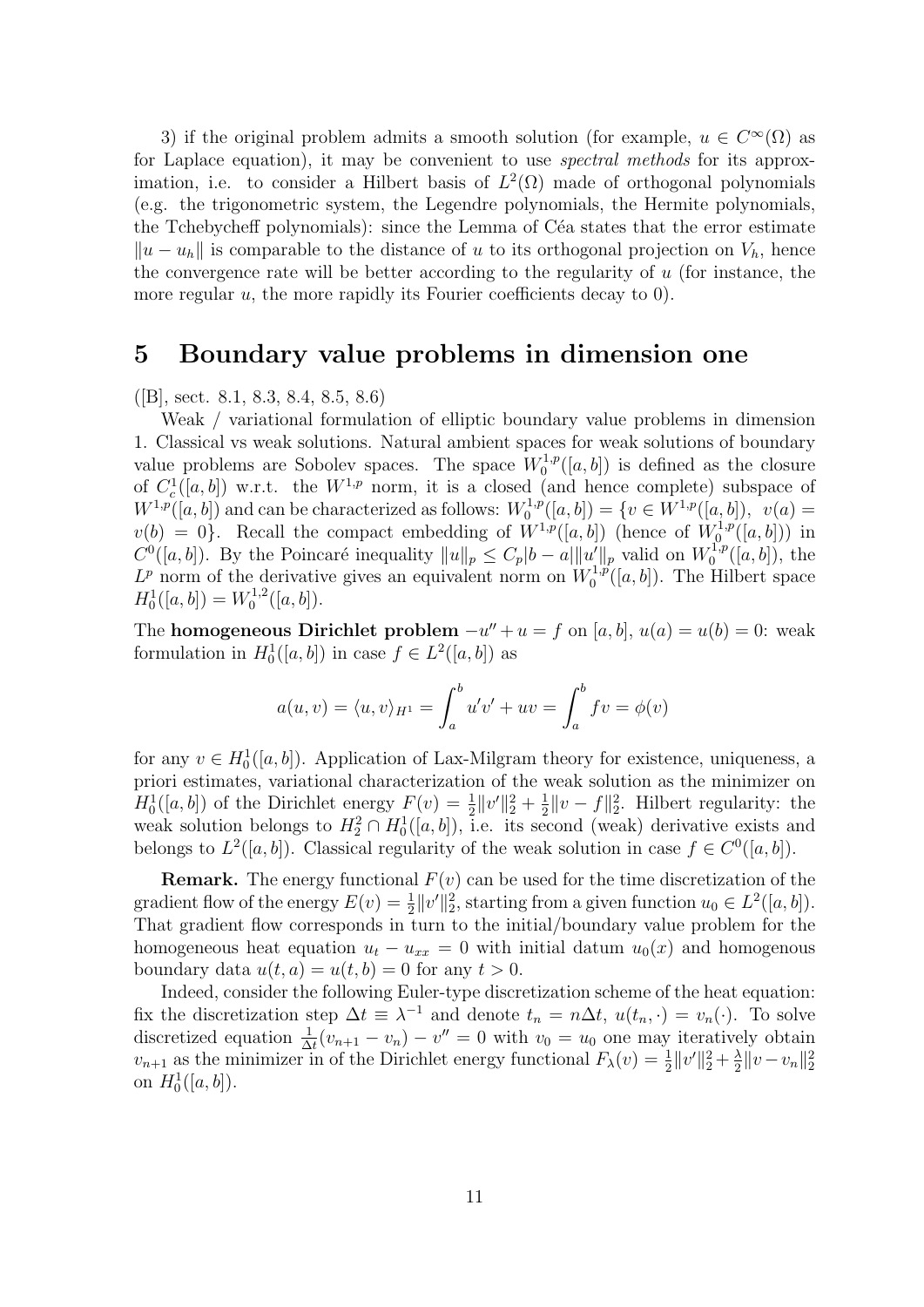The functional  $F_{\lambda}(v) = ||v'||_2^2 + \lambda ||v - f||_2^2$  gives also an example of Tychonoff regularization for ill-posed problems in signal (or image) processing: it contains the fidelity (least square) term  $||v - f||_2^2$  tuned by the parameter  $\lambda > 0$  and the regularization term  $||v'||_2^2$  penalizing oscillations of v.

Analysis of the (homogeneous) Sturm-Liouville problem (it is an elliptic equation in divergence form)  $-(pu')' + qu = f$ . Compactness and symmetry of the solution operator  $u = Tf$  as an operator on  $L^2([a, b])$  thanks to the compact embedding  $H_0^1([a, b]) \subset$  $L^2([a, b])$ . The spectral decomposition of Sturm-Liouville operators ([B], sect. 8.6) produces Hilbert basis of  $H_0^1([a, b])$  made by special functions used in spectral (Galerkin) approximation methods (trigonometric polynomials, Legendre, Tchebycheff, Hermite polynomials,...)

Integral representation of the solution operator T (compact and symmetric on  $H_0^1([a, b])$ ): let  $e_n(x)$  a Hilbert basis of  $H_0^1([a, b])$  made of eigenvectors of T related to the eigenvalues  $\mu_n \in \mathbb{R}$ , with  $\mu_n \to 0$ . Then  $f = \sum \langle f, e_n \rangle e_n(x)$  and  $u = Tf = \sum_n \mu_n \langle f, e_n \rangle e_n(x)$ , where  $\langle f, e_n \rangle = \int_a^b f(y)e_n(y) dy$ . Hence, by dominated convergence, we may interchange the sum with the integral, obtaining  $u(x) = \int_a^b (\sum_n \mu_n e_n(x) e_n(y)) f(y) dy$ . We recover the fact that T is the Hilbert-Schmidt integral operator on  $L^2([a, b])$  given by  $Tf(x) = \int_a^b G(x, y) f(y) dy$  with the symmetric Green kernel  $G \in L^2$  given by  $G(x, y) = \sum_{n} \mu_n e_n(x) e_n(y).$ 

**Remark.** The corresponding parabolic problem  $u_t - (pu_x)_x + qu = f$  can be solved by taking advantage of a Hilbert basis of eigenvectors of the spatial operator through the method of separation of variables: let  $f(x) = \sum_n f_n e_n(x)$  and seek for a solution  $u(t,x) = \sum_n c_n(t)e_n(x)$  with  $u(0,x) = u_0(x) = \sum_n c_{0,n}e_n(x)$ , plug it into the equation, obtaining formally

$$
\sum_{n} [\dot{c}_n(t) + \mu_n^{-1} c_n(t) - f_n] e_n(x) = 0 \quad \text{for any } t > 0, \ x \in [a, b],
$$

whence  $c_n(t)$  can be explicitely determined as the solution of the Cauchy problem  $c_n + \mu_n^{-1}c_n = f_n$ ,  $c_n(0) = c_{0,n}$ . A rigorous justification of the above representation formula for the solution is obtained by passing to the limit in the corresponding finite dimensional Galerkin approximation, by virtue of uniform bounds in the a priori estimates on the approximate solution.

Analogously, the hyperbolic problem (e.g. vibrating string, wave equations)  $u_{tt}$  −  $(pu_x)_x + qu = 0$  can be transformed in the family of second order o.d.e's  $\ddot{c}_n + \mu_n^{-1}c_n = 0$ , with the initial conditions  $c_n(0)$  and  $\dot{c}_n(0)$  given by the Fourier coefficients of the initial data  $u(0, x)$  and  $u_t(0, x)$ .

**Reaction-diffusion-transport equation** in dimension one: the bilinear form  $a(u, v)$ on  $H_0^1([a, b])$  associated to the equation  $-(pu')' + ru' + qu = f$  is not symmetric, and is coercive in some cases, for instance if  $p(x) > \alpha > 0$ ,  $q(x) > \beta > 0$  and  $||r||_{\infty} < 2\sqrt{\alpha\beta}$ , since in this case there exists  $\gamma > 0$  such that

$$
a(u, u) \ge \alpha ||u'||_2^2 + \beta ||u||_2^2 - ||r||_{\infty} ||u'||_2 ||u||_2 > \gamma ||u'||_2^2,
$$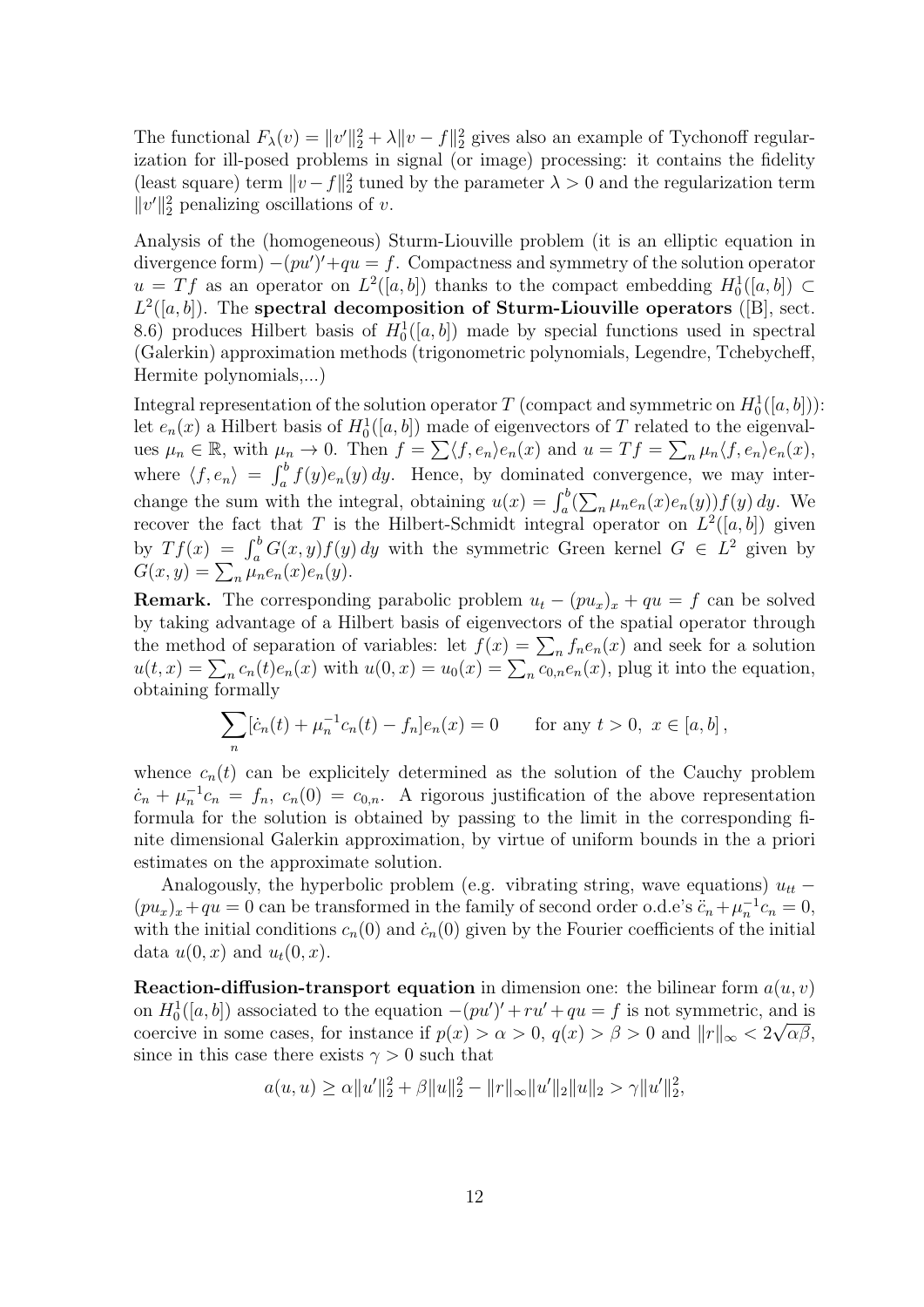and coercivity on  $H_0^1([a, b])$  is granted by Poincaré inequality.

Example of weak formulation of a non homogeneous Dirichlet problem within the framework of Stampacchia Theorem and a homogeneous Neumann problem.

Maximum principle, stability, well-posedness of elliptic and parabolic initial/boundary value problems: for the Dirichlet model problem  $-u'' + u = f$  on [a, b],  $u(a) = \alpha$ ,  $u(b) =$ β we have the pointwise bound  $\min\{\alpha, \beta, \inf_{[a,b]} f\} \leq u(x) \leq \max\{\alpha, \beta, \sup_{[a,b]} f\}$  for any  $x \in [a, b]$ , that gives a control of the sup norm of the solution in term of the sup norm of the data. As a consequence one obtains uniqueness and stability (i.e. continuous dependence) of the solution with respect to the data, i.e. well-posedness of the Dirichlet problem. For a classical solution the maximum principle follows by observing that a maximum (resp. minimum) point  $x_0$  for u is either on the boundary (hence controlled by  $\alpha, \beta$ , or in the interior, in which case it is a critical point (i.e.  $u'(x_0) = 0$ ) and  $u''(x_0) \le 0$  (resp.  $u''(x_0) \ge 0$ ), whence  $u(x_0) \le f(x_0)$  (resp.  $u(x_0) \ge f(x_0)$ ).

To prove the maximum principle in the general framework of weak formulations one uses Stampacchia truncation method ([B], sect. 8.5).

## 6 Boundary value problems in dimension N

#### 6.1 Reaction - diffusion - transport equations

Let  $u(x)$  denote the concentration of a chemical diffusing in a fluid medium (e.g. air, water) occupying a region of space  $\Omega$ , which in turn is transported by a velocity vector field  $V$  which is supposed to be divergence-free (i.e. the fluid has no sources nor sinks, and every streamline of the vector field is either closed or starts and ends on the boundary of any fluid subregion). The evolution of the concentration of the chemical is governed by a balance law that relates the rate of change of the concentration in a given region with the flux  $\Phi_u$  accross the boundary and the mass production inside the region, originated possibly by some source term having density  $f(x)$  or some reaction term  $q(u)$  which in the simplest can be assumed to be linear, i.e.  $q(u) = \alpha u$  (Malthusian model) but could be also nonlinear, e.g.  $q(u) = \alpha u(\beta - u)$  (logistic model). Thus we may write, for any  $A \subset \Omega$  having smooth boundary  $\partial A \subset \Omega$ , denoting by n its exterior unit normal,

$$
-\frac{d}{dt} \int_A u(x) dx = \int_{\partial A} \Phi_u \cdot n d\sigma + \int_A g(u) + f(x) dx
$$

whence, by the divergence theorem,

$$
\int_A (u_t - \operatorname{div} \Phi_u) \, dx = \int_A g(u) + f(x) \, dx \,, \qquad \text{for any } A \subset \Omega \,.
$$

Passing to the limit as A concentrates around a point  $x \in \Omega$ , by the mean-value theorem we may deduce the differential equation  $u_t - \nabla \cdot \Phi_u = g(u) + f$ . The flux due to the drift by the velocity field  $V$  is  $uV$ , and assuming that the flux due to diffusion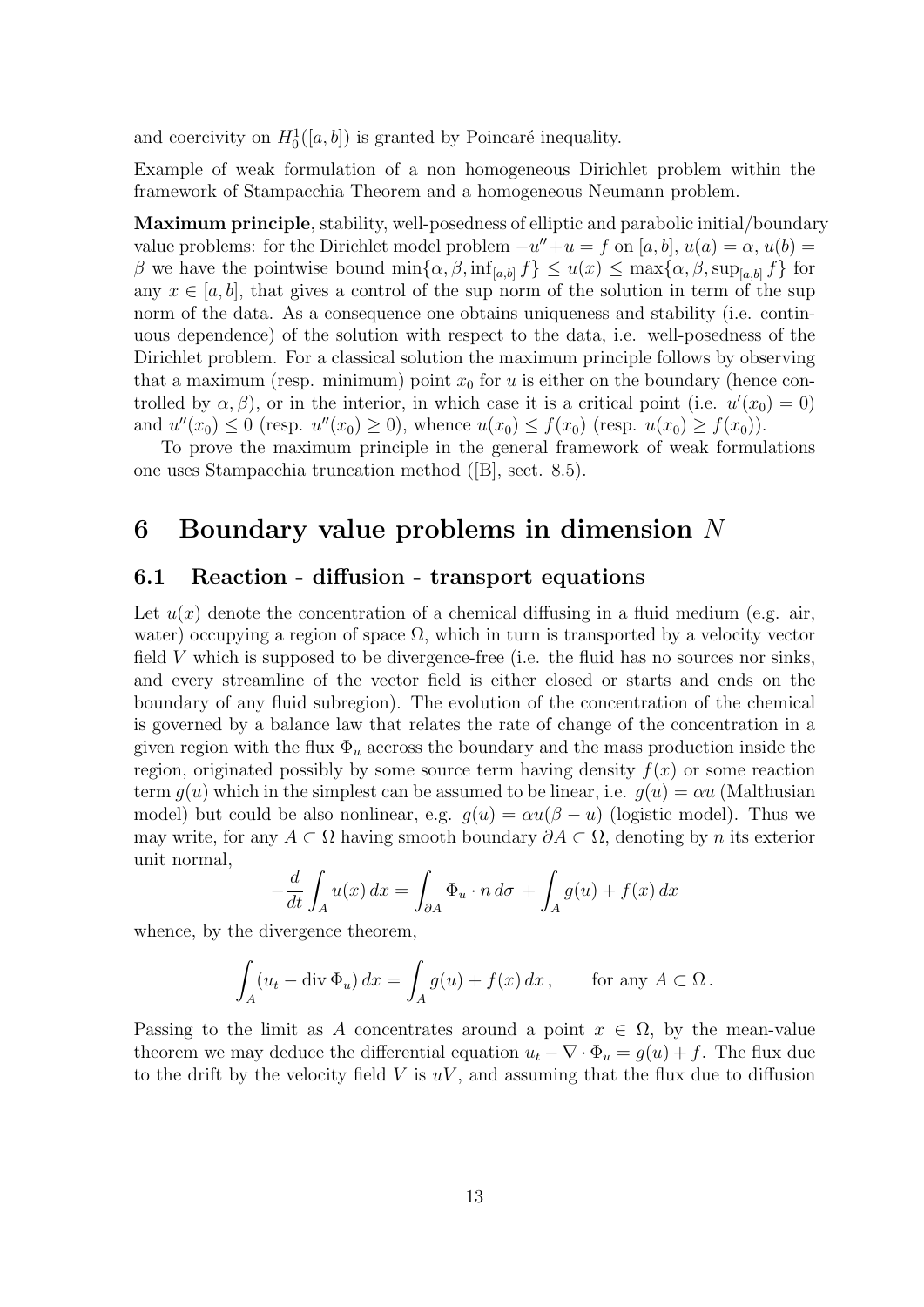is proportional to  $\nabla u$  (Fourier law), we have  $\Phi_u = k \nabla u + uV$ , so that we recover the following reaction - drift - diffusion equation (recall we assume div  $V = 0$ )

$$
u_t - k\Delta u + V \cdot \nabla u = g(u) + f \quad \text{in } \Omega,
$$

that is complemented by an initial condition  $u_0$  and suitable boundary conditions on  $\partial\Omega$  of Dirichlet (e.g. fixing the concentration on  $\partial\Omega$ ) or Neumann type (e.g. fixing the flux accross  $\partial\Omega$ : the homogeneous Neumann condition  $\frac{\partial u}{\partial n} = 0$  means an insulation condition).

In case  $q(u) = 0$  and  $V = 0$  (pure diffusion) we get the heat equation, that models the diffusion of heat (here  $u$  is the temperature distribution).

Drift-diffusion equations arise also to compute the transition probability u underlying a stochastic process (e.g. a brownian motion with drift) to pass from a given initial state to the state  $x \in \Omega$  at time t (Fokker-Planck equation).

They also model, in their nonlinear version, some evolution phenomena in population dynamics (e.g. in epidemiology).

# 6.2 Weak formulation of the Dirichlet problem in  $\mathrm{H}_0^1(\Omega)$

 $(|B|, \text{sect. } 9.4, 9.5)$ 

Consider the model Dirichlet problem  $-\Delta u + u = f$  in a bounded open set  $\Omega \subset \mathbb{R}^N$ with  $\partial\Omega$  of class  $C^1$  (or piecewise  $C^1$ ), with homogeneous Dirichlet boundary condition  $u = 0$  on  $\partial\Omega$ . If  $f \in C^{0}(\Omega)$  then u is a classical solution if  $u \in C^{2}(\Omega) \cap C^{0}(\overline{\Omega})$ . Recall first the integration by parts formula

$$
\int_{\partial\Omega} \phi \frac{\partial u}{\partial n} = \int_{\Omega} \text{div} (\phi \nabla u) = \int_{\Omega} \nabla \phi \cdot \nabla u + \int_{\Omega} \phi \Delta u.
$$

Multiplying the equation  $-\Delta u + u = f$  by a test function  $\phi \in C_c^{\infty}(\Omega)$  (it is enough  $\phi \in C_c^1(\Omega)$  and then integrating by parts, taking into acccount that  $\phi$  vanishes on the boundary, we obtain that a classical solution verifies the equivalent formulation

$$
\int_{\Omega} \nabla u \cdot \nabla \phi + \int_{\Omega} u \phi = \int_{\Omega} f \phi \qquad \forall \phi \in C_c^1(\Omega),
$$

that has the form

$$
a(u,v) = \langle u,v \rangle_{H^1} := \langle u,v \rangle_{L^2} + \sum_{j=1}^N \langle \frac{\partial u}{\partial x_j}, \frac{\partial v}{\partial x_j} \rangle_{L^2} = \langle f,v \rangle_{L^2} = \varphi(v) \quad \forall v \in C_c^1(\Omega).
$$

It is hence natural to look for a weak formulation of the dirichlet problem in the Hilbert space  $H_0^1(\Omega) = \overline{C_c^1(\Omega)}^{H^1}$ , i.e. the closure of  $C_c^1(\Omega)$  with respect to the euclidean  $H^1$ norm, which, as defined above, is the sum of the  $L^2$  norms of the function and of its partial derivatives.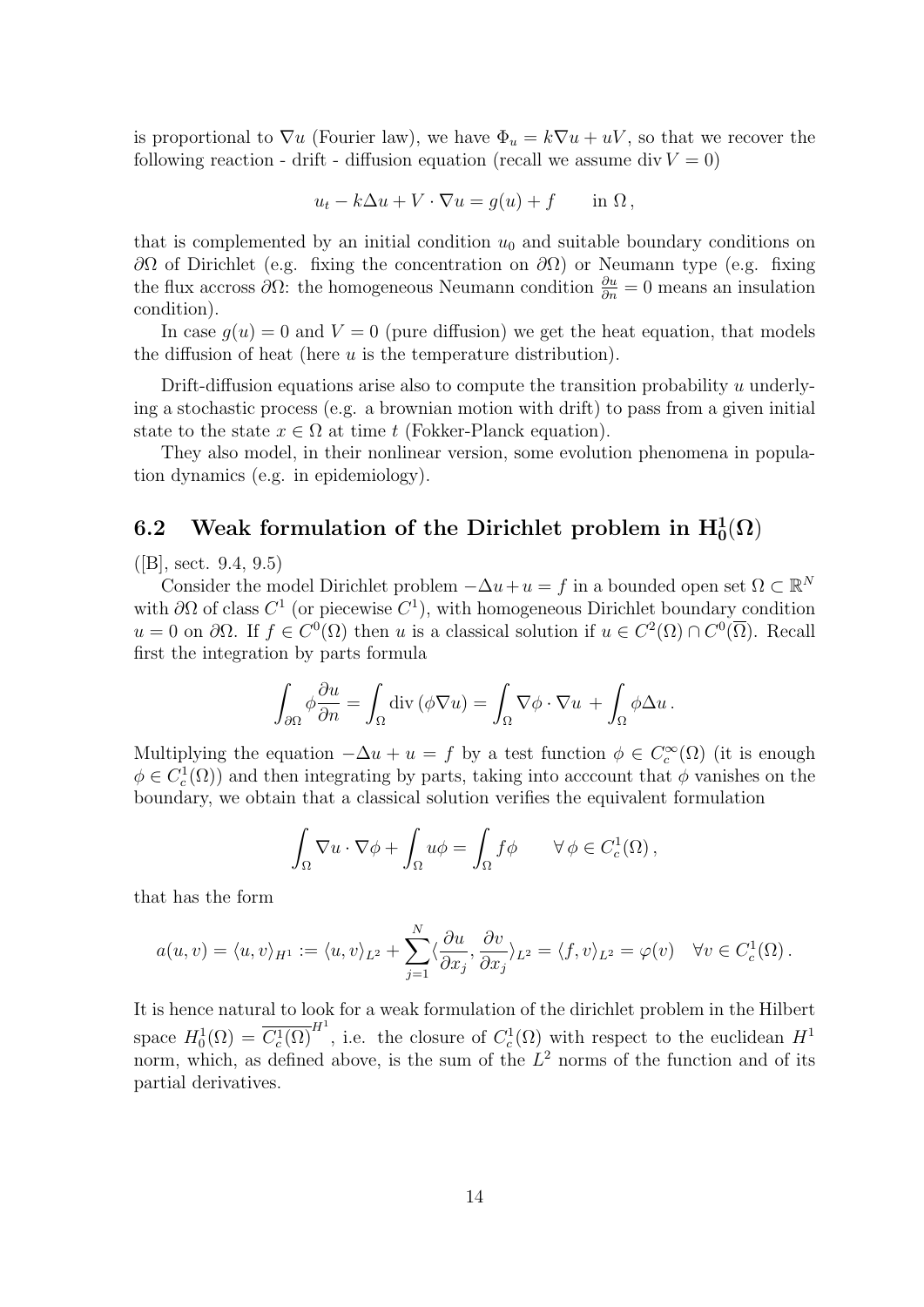Observe that for  $u \in H_0^1(\Omega)$  one may define weak derivatives, since for  $u_n \in C_c^1(\Omega)$ ,  $u_n \to u$  in the  $H^1$  metric, we have that  $\frac{\partial u}{\partial x_i} \to g_i$  in  $L^2(\Omega)$  for any  $i = 1, ..., N$ , and hence the integration by parts formula gives

$$
\int_{\Omega} u \frac{\partial \phi}{\partial x_i} = \lim_{n \to +\infty} \int_{\Omega} u_n \frac{\partial \phi}{\partial x_i} = -\lim_{n \to +\infty} \int_{\Omega} \frac{\partial u}{\partial x_i} \phi = -\int_{\Omega} g_i \phi,
$$

i.e.  $g_i \in L^2(\Omega)$ , for  $i = 1, ..., N$  are the weak partial derivatives of u, and we still denote them by  $\frac{\partial u}{\partial x_i}$ .

Hence, the bilinear form  $a(u, v)$  (i.e. the  $H^1$  inner product), for  $u, v \in H_0^1(\Omega)$  has the same representation as for  $C_c^1$  functions, just interpreting partial derivatives in the weak sense.

It follows by Lax-Milgram (or Riesz representation theorem in  $H_0^1(\Omega)$ ), that the weak formulation of the Dirichlet problem

$$
\langle u, v \rangle_{H^1} \equiv \langle u, v \rangle_{L^2} + \sum_{j=1}^N \langle \frac{\partial u}{\partial x_j}, \frac{\partial v}{\partial x_j} \rangle_{L^2} = \langle f, v \rangle_{L^2} \qquad \forall v \in H_0^1(\Omega)
$$

has a unique solution  $u \in H_0^1(\Omega)$  for any given  $f \in L^2(\Omega)$  (observe that since  $|\varphi(v)| =$  $|\int_{\Omega} f v| \leq ||f||_2 ||v||_2 \leq ||f||_2 ||v||_{H^1}$  we have  $\varphi \in (H_0^1)'$ ).

Hilbert regularity of the weak solution: we have  $u \in H^2 \cap H_0^1(\Omega)$ , i.e. u has weak second partial derivatives in  $L^2(\Omega)$ . The proof of this fact is not immediate at all and makes use of the so-called technique of difference quotients.

Classical regularity of the weak solution: in case  $f \in C^{0}(\Omega)$  it holds  $u \in C^{2}(\Omega)$  $C^0(\overline{\Omega})$ , hence u is a classical solution.

Variational characterization of the weak solution:

$$
u = \arg \min \left\{ F(v) = \frac{1}{2} \int_{\Omega} |\nabla v|^2 + \frac{1}{2} \int_{\Omega} |v - f|^2, \ v \in H_0^1(\Omega) \right\}.
$$

**Remark.** As remarked in the one dimensional case, the functional  $F_{\lambda}(v) = \|\nabla u\|_2^2 +$  $\lambda \|v-f\|_2^2$  is used for the time discretization of the heat flow of the energy  $E(v) = \|\nabla u\|_2^2$ with time step  $\Delta t = \lambda^{-1}$  and also for the regularization of ill-posed problems (arising e.g. in image processing).

**Remark.** In general  $H_0^1(\Omega)$  is not contained in  $C^0(\Omega)$ , so that in particular the boundary condition  $u = 0$  on  $\partial\Omega$ , differently from the one dimensional situation, cannot be given a pointwise sense (the boundary has null measure and  $u$  is defined up to sets of null measure!). One can nevertheless give a meaning to the boundary value of  $u$  in  $L^2(\partial\Omega)$  (in the so-called trace sense) by taking suitable limits of averages of u near the boundary.

**Remark.** A dense class in  $H_0^1(\Omega)$ , suitable for Galerkin approximation of the Dirichlet problems, is given by (linear) finite elements, compactly supported in a triangulated mesh of the domain. The corresponding stiffnes matrix is sparse.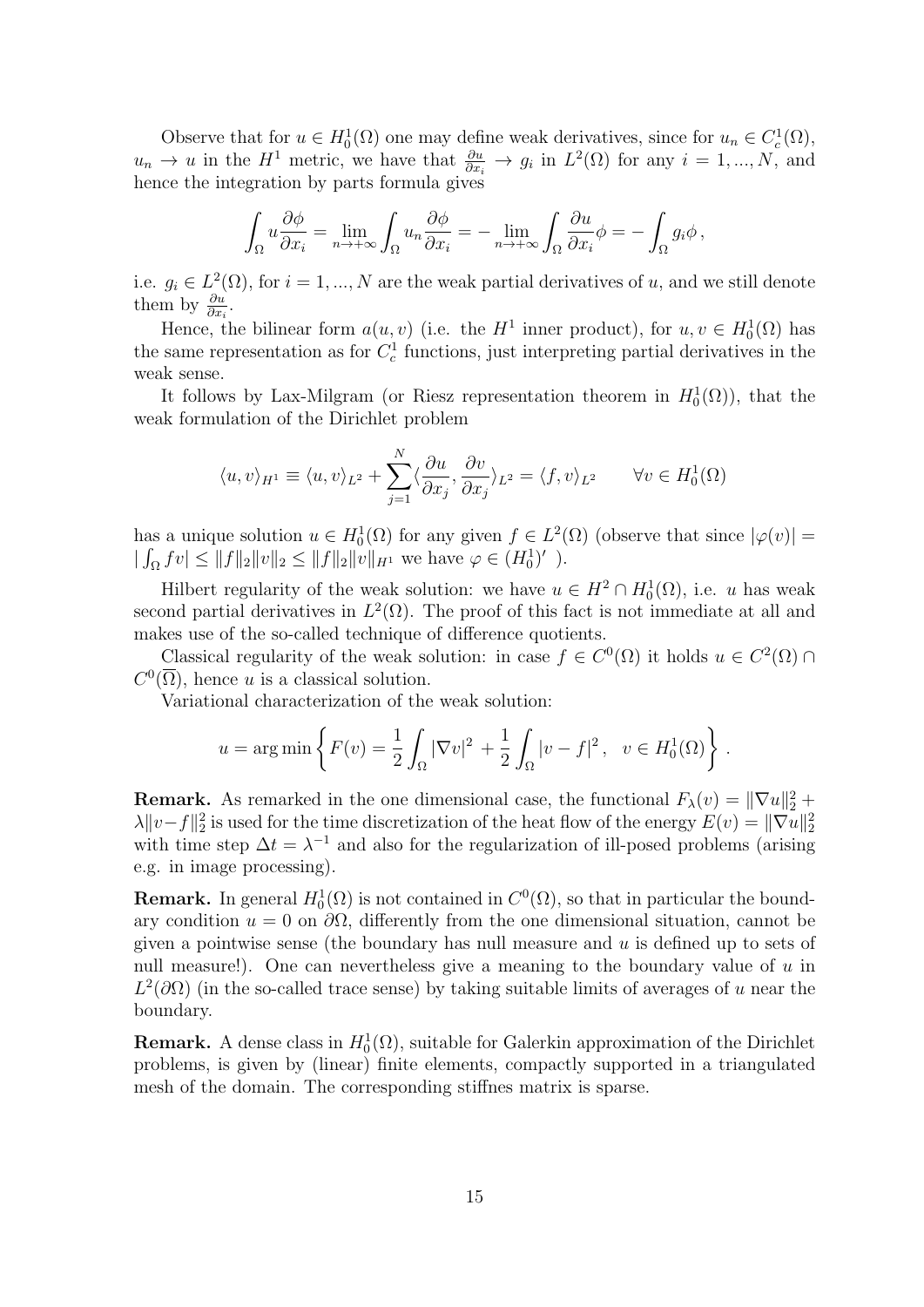Poincaré inequality on  $H_0^1(\Omega)$ . As in the one dimensional case, the  $L^2$  norm of the gradient gives an equivalent norm to the  $H^1$  norm on  $H_0^1(\Omega)$ , by virtue of Poincaré inequality, valid for bounded domains. Indeed, for  $u \in C_c^1(\Omega)$  we have

$$
u(x) = \int_{-M}^{x_1} \frac{\partial u}{\partial x_1}(t, x_2, ..., x_N) dt,
$$

where  $\Omega \subset B_M(0)$ . By Cauchy-Schwarz we obtain  $|u(x)|^2 \leq 2M \int_M^M |\partial_1 u|^2 dt$ , and integrating on  $\Omega$  we obtain, by Fubini,

$$
\int_{\Omega} |u(x)|^2 dx \le 4M^2 \int_{\Omega} \left| \frac{\partial u}{\partial x_1} \right|^2 dx \le 4M^2 \int_{\Omega} |\nabla u(x)|^2 dx,
$$

i.e.  $||u||_{L^2(\Omega)} \leq 2M||\nabla u||_{L^2(\Omega)}$ .

#### 6.3 Elliptic problems in divergence form

 $([B],$  Theorem 9.23)

For  $a_{ij}(x) \in L^{\infty}(\Omega)$ ,  $i, j = 1, ..., N$ ,  $a_i(x) \in L^{\infty}(\Omega)$  for  $i = 0, ..., N$ ,  $f(x) \in L^2(\Omega)$ consider the weak formulation in  $H_0^1(\Omega)$  of the following problem in divergence form (anisotropic diffusion - transport - reaction equation)

$$
-\sum_{i,j=1}^N \frac{\partial}{\partial x_i} \left( a_{ij}(x) \frac{\partial u}{\partial x_j} \right) + \sum_{i=1}^N a_i(x) \frac{\partial u}{\partial x_i} + a_0(x)u = f(x) \text{ in } \Omega
$$

with  $u = 0$  on  $\partial\Omega$ . The weak formulation reads

$$
\int_{\Omega} \sum_{i,j=1}^{N} a_{ij}(x) \frac{\partial u}{\partial x_j} \frac{\partial v}{\partial x_i} + \sum_{i=1}^{N} a_i(x) \frac{\partial u}{\partial x_i} v + a_0(x) u v = \int_{\Omega} f v \quad \forall v \in H_0^1(\Omega),
$$

Hence it is of the form  $a(u, v) = \varphi(v)$  (with a non symmetric). If  $\sum_{i,j=1}^{N} a_{ij}(x)\xi_i\xi_j \geq$  $\alpha|\xi|^2$  for some  $\alpha > 0$  then, for some sufficiently large  $\lambda > 0$  the bilinear form  $a(u, v)$  +  $\lambda \langle u, v \rangle_{L^2}$  is coercive on  $H_0^1(\Omega)$  (compare the argument in the one dimensional case), hence by Lax-Milgram, for any  $\Phi \in H_0^1(\Omega)'$  there exists a unique solution of  $a(u, v)$  +  $\lambda \langle u, v \rangle_{L^2} = \varphi(v)$  for any  $v \in H_0^1(\Omega)$ .

Denoting by  $f \mapsto Tf$  the solution operator, we have  $T: L^2(\Omega) \to H_0^1(\Omega) \subset L^2(\Omega)$ , with compact embedding (cfr. Rellich theorem), hence  $T \in \mathcal{K}(L^2(\Omega))$  and u solves the fixed point equation  $u = T(f + \lambda u)$ . Setting  $w = f + \lambda u$  we have that w solves  $w = \lambda Tw + f$ , i.e.  $(I - \lambda T)w = f$ . Suppose  $f = 0$  (hence  $w = \lambda u$ ). Then, either the homogeneous equation  $u = \lambda T u$  is uniquely solvable (if and only if the original equation has zero as unique solution, and this is precisely the case for instance if  $a_0(x) \geq \beta > 0$ , by the maximum principle (see [B], Remark 27 after Theorem 9.27), and hence there exists a unique solution  $u \in H_0^1(\Omega)$  for any  $f \in L^2(\Omega)$ , or the homogeneous equation has a (finite) d-dimensional set of solutions, whence the original problem is solvable if f is orthogonal to a suitable d-dimensional subspace of  $L^2(\Omega)$ .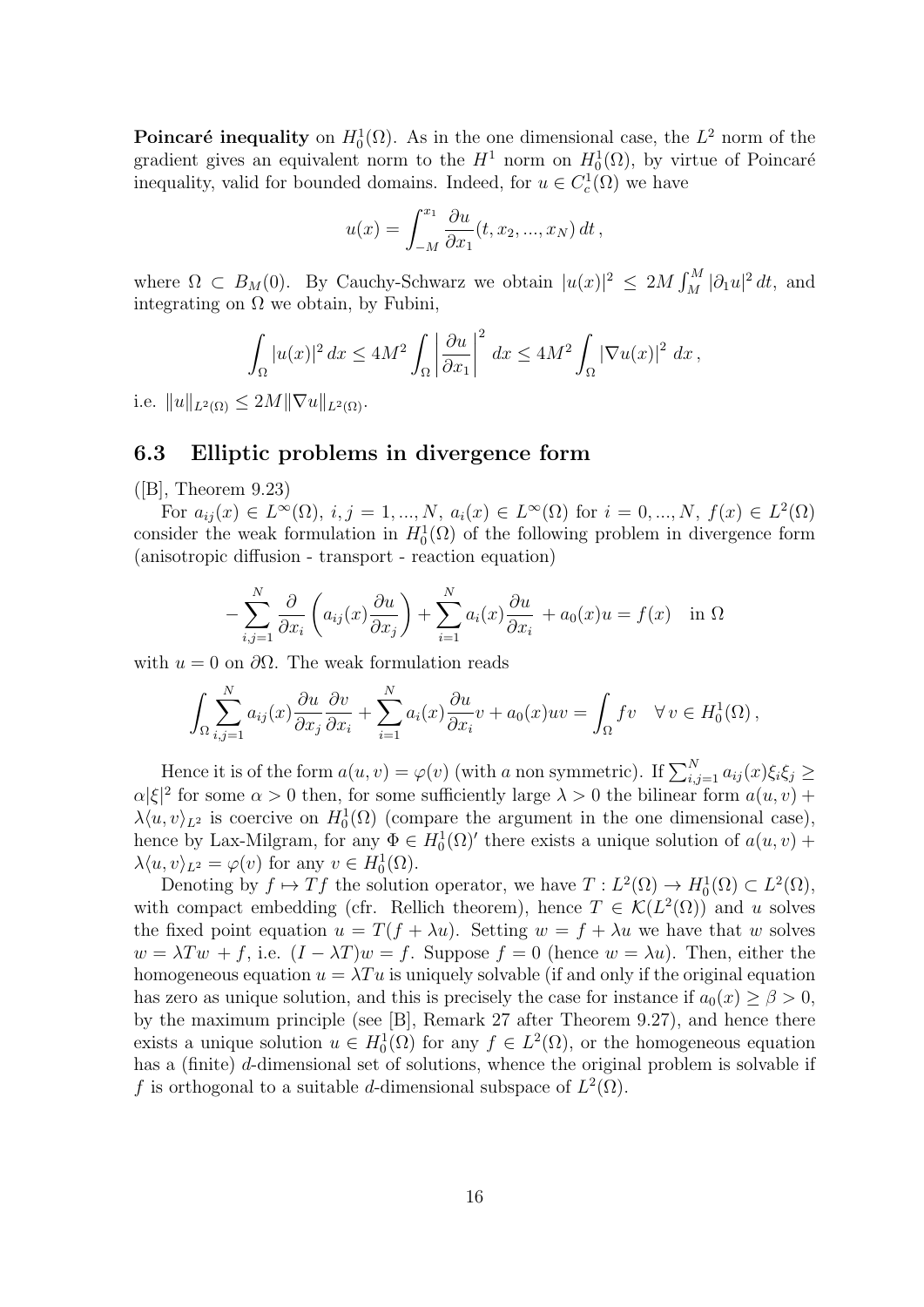# 7 Sobolev spaces and functions of bounded variation

Sobolev spaces arise naturally when solving PDE's through weak formulations, or in order to deal with optimization problems, such as for example the variational (minimum) problem

$$
\min\left\{F(v) = \int_{\Omega} |\nabla v|^p + \lambda \int_{\Omega} |v - f|^q, \quad v = 0 \text{ on } \partial\Omega\right\}
$$

that arises in many contexts, especially in the cases  $q = 2$  (least square) and  $p = 1, 2$ , or in the case  $1 < p = q$ . Existence of minimizers is found in suitable Hilbert and Banach spaces called Sobolev spaces or Functions of Bounded Variation, where the dual space type norms are controlled by  $F$ , ensuring at a glance lowersemicontinuity of  $F$  and compactness of minimizing sequences with respect to weak (or weak\*) convergences.

## 7.1 The Sobolev spaces  $W^{1,p}(\Omega)$

 $([B], \, \text{sect. } 9.1)$ 

We refer to [B], sect. 9.1 for details. Definition of  $W^{1,p}(\Omega)$  as the space of  $L^p$ functions having weak partial derivatives in  $L^p(\Omega)$ . The  $W^{1,p}$  norm. Some elementary properties of  $W^{1,p}(\Omega)$ : completeness, reflexivity, separability, according to the exponent p. The Hilbert space  $H^1(\Omega) = W^{1,2}(\Omega)$ . The space  $W^{1,\infty}(\Omega)$  coincides with the space of Lipschitz functions on  $\Omega$ , when  $\Omega$  is a regular domain (with boundary of class  $C^1$  or lipschitz).

In case  $\Omega = \mathbb{R}^N$  Sobolev norms may be defined through suitable weighted norms on  $L^2(\mathbb{R}^N_\omega)$ , where  $\omega$  is the frequency (or Fourier) variable. For example, by Plancherel theorem, we have  $||u||_{H^1}^2 = \int_{\mathbb{R}^N} (1 + 4\pi |\omega|^2) |\hat{u}(\omega)|^2 d\omega$ .

The closed subspace  $W_0^{1,p}$  $C_0^{1,p}(\Omega) \subset W^{1,p}(\Omega)$  is defined as the closure with respect of the  $W^{1,p}$  norm of  $C_c^1(\Omega)$ , and is suited to deal with homogeneous Dirichlet boundary conditions. On  $W_0^{1,p}$ <sup> $\chi^{1,p}_{0}(\Omega)$ </sup> there holds the Poincaré inequality  $||v||_p \leq C||\nabla v||_p$ .

Density of smooth functions in  $W^{1,p}(\Omega)$ : one extends a function  $u \in W^{1,p}(\Omega)$  by zero outside Ω, obtaining a function  $\tilde{u}$ , and then regularize  $\tilde{u}$  by convolution with a family of smoothing kernels (or symmetric mollifiers)  $\rho_n \in C_c^{\infty}(\mathbb{R}^N)$  such that  $\rho_n = n^N \rho_1(nx)$ ,  $\rho_1 \geq 0$  supported in the unit ball and  $\int_{B_1} \rho_1 = 1$ . Denoting by  $u_n = \tilde{u} * \rho_n$ , we have  $u_n \in C_c^{\infty}(\mathbb{R}^N)$ , and one deduces  $u_{n|\Omega} \to u$  in  $L^p(\Omega)$ , while due to the discontinuity of  $\tilde{u}$  on the boundary of  $\Omega$ , we deduce  $\nabla u_{n|\omega} \to \nabla u$  in  $[L^p(\omega)]^N$  for any  $\omega \subset\subset \Omega$ . If the boudary is regular, say piecewise  $C<sup>1</sup>$  then one may prove by slightly modifying the construction of  $u_n$  that actually there exists  $u_n \in C_c^{\infty}(\mathbb{R}^N)$  such that  $\nabla u_{n|\Omega} \to \nabla u$  in  $[L^p(\Omega)]^N$ .

Recall the notion of approximation of identity: for  $\rho_n$  as above, consider the (positive) measures  $\mu_n = \rho_n(x) dx$ . We have  $\mu_n \to \delta_0$  in the sense of measures, where  $\delta_0$  is the Dirac mass concentrated at zero. Indeed, since the support of  $\rho_n$  is  $B_{1/n}$  and the total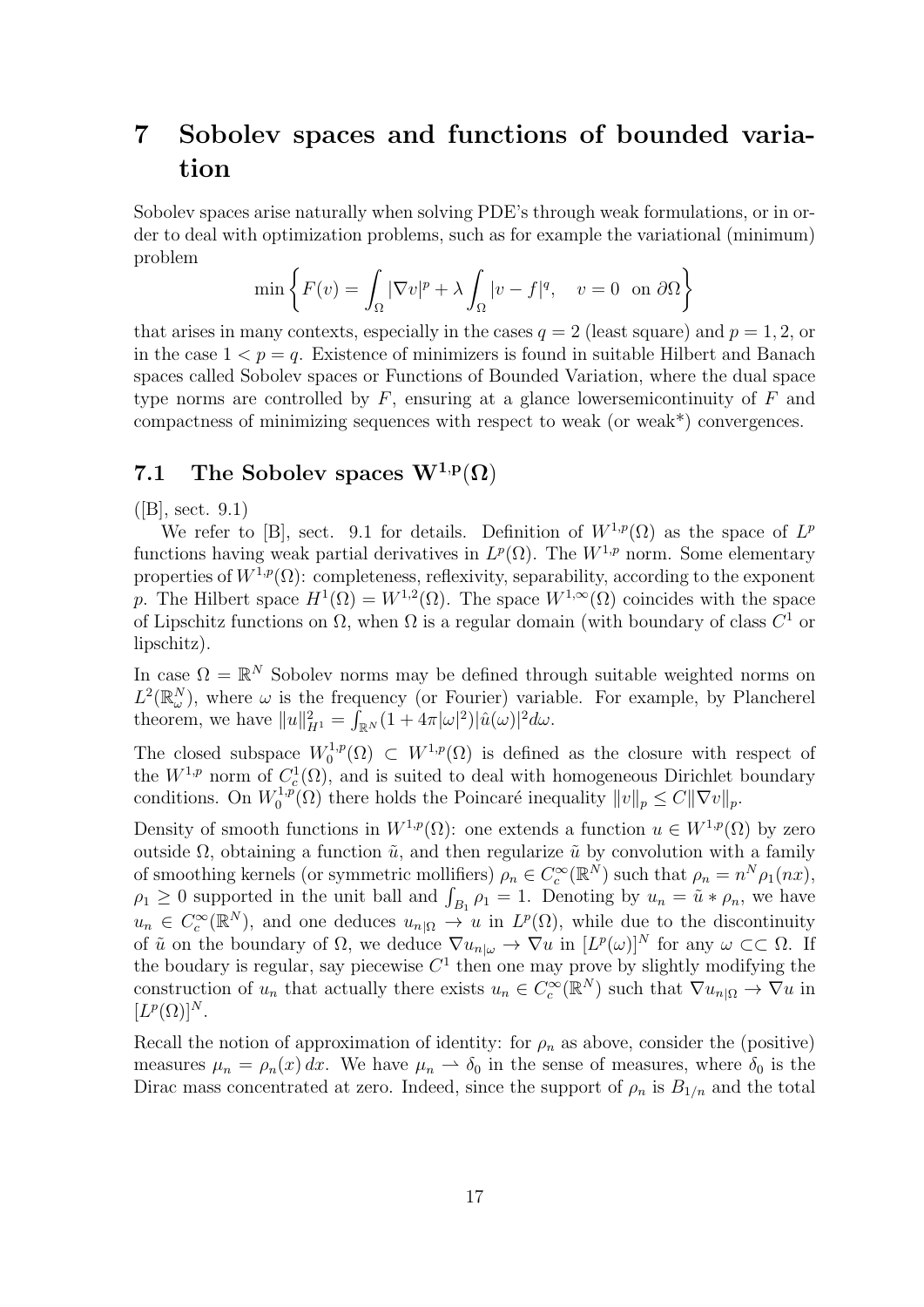integral is 1, we have  $\mu_n(A) \to 0 = \delta_0(A)$  if the open set A does not contain 0, and  $\mu_n(A) \to 1 = \delta_0(A)$  otherwise. One concludes by using the regularity of both (Radon) measures: if they coincide on open sets, they coincide on any Borel set.

Recall further that  $\rho_n dx \to \delta_0$  implies  $\rho_n * u \to u$  in  $L^p(\mathbb{R}^N)$  and  $\|\rho_n * u\|_p \leq$  $\|\rho_n\|_1 \|u\|_p = \|u\|_p$ . Similarly,  $\partial_i(\rho_n * u) \to \partial_i u$  in  $L^p(\mathbb{R}^N)$  for any  $\in W^{1,p}(\mathbb{R}^N) \equiv$  $W_0^{1,p}$  $_{0}^{1,p}(\mathbb{R}^{N}).$ 

Characterization of maps in  $W^{1,p}(\Omega)$ ,  $\Omega \subset \mathbb{R}^N$  bounded, for  $p > 1$ :

1)  $L^p$  functions whose (weak) derivatives are identified (in the distributional sense) to bounded linear functionals on  $L^{p'}(\Omega)$ ,

2)  $L^p$  functions having uniformly bounded differential quotients w.r.t the  $L^p$  norm.

(for the notion of distribution and distributional derivative see next section).

In case  $p = 1$  the property corresponding to 1) is expressed by

1')  $L<sup>1</sup>$  functions whose distributional derivatives are identified to bounded linear functionals on  $C_c^0(\Omega)$ .

In case  $p = 1$  properties 1') and 2) are still equivalent, and they characterize the space  $BV(\Omega) \subset L^1(\Omega)$  of functions of bounded variation, which is strictly larger than  $W^{1,1}(\Omega)$ .

Some comments on properties 1) (resp.  $1'$ ) and 2). Property 1) emphasize the fact that the weak derivative, seen a distribution, belongs to a dual space, yielding by Banach-Alaoglu weak (resp. weak\*) compactness for sequences of gradients uniformly bounded with respect to the dual norm, which by the Riesz representation theorem corresponds, in case  $p > 1$ , to the  $L^p$  norm, while in case  $p = 1$ , to the so-called total variation norm, which is the norm on the space of Radon measures on  $\Omega$ ,  $\mathcal{M}(\Omega) \equiv$  $[C_c^0(\Omega)]^*$  by Riesz representation theorem.

**Remark.** (Variational problems in  $W^{1,p}$ ) Minimizing sequences for the functional  $F(v) = \|\nabla v\|_p^p + \|v - f\|_p^p$  are uniformly bounded with respect to the  $W^{1,p}$  norm, hence they converge weakly (up to a subsequence) in  $W^{1,p}$  for  $p > 1$ . Hence, by lower semicontinuity of  $F$  with respect to weak convergence  $(L^p$  norms, being equivalent to the dual norm in  $(L^{p'})'$  are lower semicontinuous by Banach - Steinhaus) we obtain existence of minimizers of F in  $W^{1,p}$ .

In the case  $p = 1$  there exist sequences uniformly bounded with respect to the  $W^{1,1}$ norm that do not converge in  $W^{1,1}$  (for example functions approximating the Heaviside function, see the example in the next section), so that in particular  $W^{1,1}$  is not a suitable ambient space for variational problems. On the other hand, property 1') ensures weak\* compactness in  $[C_c^0(\Omega)]^*$  of sequence of gradients uniformly bounded in  $L^1$ , so that in particular they converge in  $BV(\Omega)$  (see section 7.3), which is therefore suited to handle variational problems for functionals involving the  $L<sup>1</sup>$  norm of the gradient, such as the so-called Rudin - Osher - Fatemi model for image processing  $F_{\lambda}(v) = ||\nabla v||_1 + \lambda ||v - f||_2^2$ .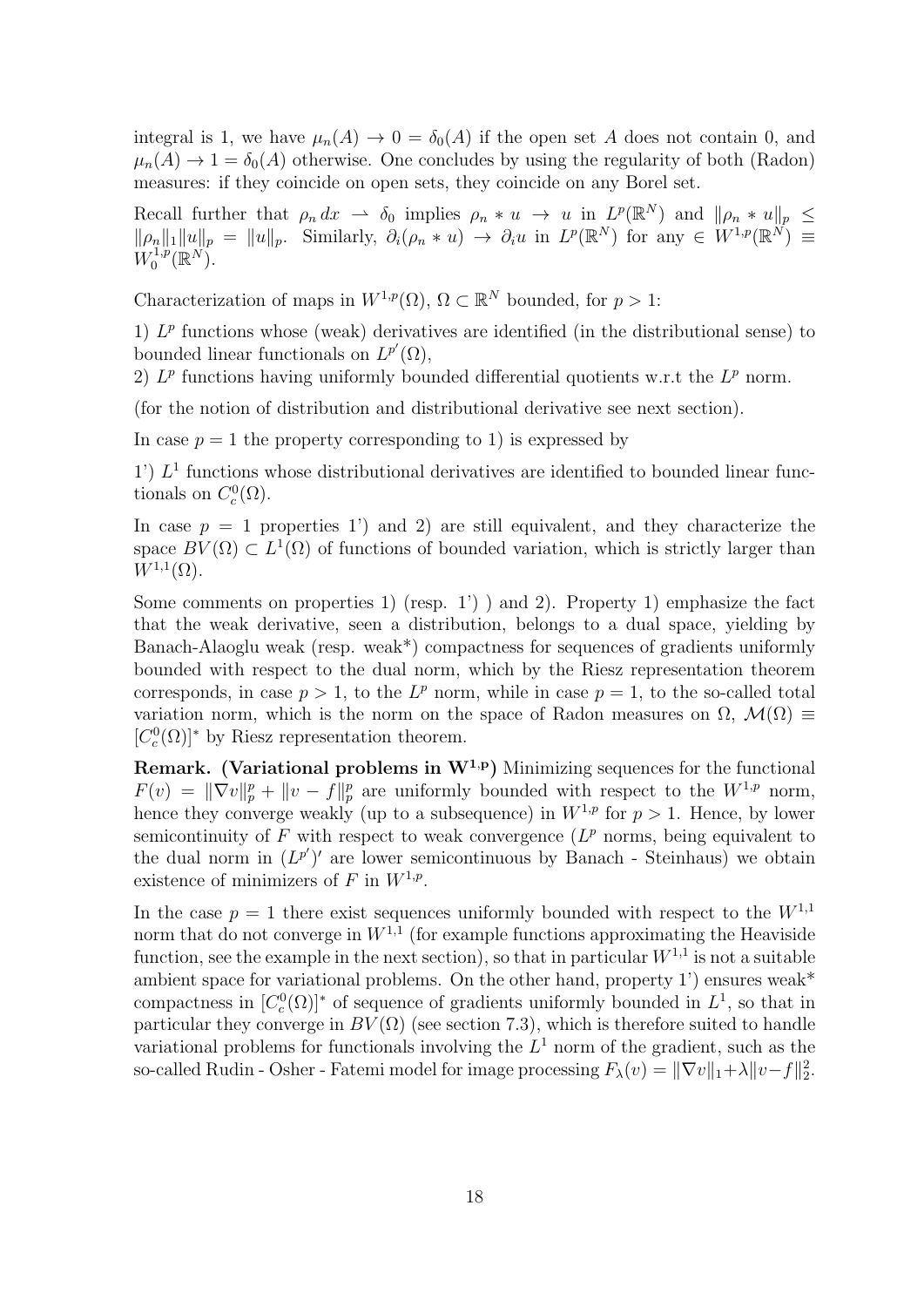Property 2) implies that the hypothesis of Fréchét-Kolmogorov theorem (which gives a criterion for compactness in the strong topology of  $L^p(\Omega)$  for  $p \geq 1$ ) is satisfied. In particular, the injection  $W^{1,p}(\Omega) \to L^p(\Omega)$  for  $p > 1$  (resp. the injection  $BV(\Omega) \to$  $L^1(\Omega)$ ) is compact (Rellich-Kondrachov compact embedding theorem).

Proof of the compact injection of  $W^{1,p}(\Omega)$  in  $L^p(\Omega)$  for bounded  $\Omega \subset \mathbb{R}^N$ : if F is a bounded family of  $W^{1,p}(\Omega)$ , and  $\omega \subset\subset \Omega$ , then  $\rho_n * \mathcal{F}_{|\omega}$  is  $\epsilon$ -close to  $\mathcal{F}_{|\omega}$  for large n, and uniformly bounded in  $L^{\infty}$  and equi-uniformly continuous, hence relatively compact with respect to the  $\|\cdot\|_{\infty}$  norm by Ascoli-Arzelà, so that in particular it is relatively compact in  $L^p(\omega)$ . An  $\epsilon$ -net for  $\rho_n * \mathcal{F}_{|\omega}$  in  $L^p(\omega)$  is then a 2 $\epsilon$ -net for  $\mathcal{F}_{|\omega}$  and a 3 $\epsilon$ -net for F in  $L^p(\Omega)$  if  $\omega$  is sufficiently close in measure to  $\Omega$ .

#### 7.2 Distributions and distributional derivatives

Given  $u \in L^1_{loc}(\Omega)$ , we may identify u with the distribution (linear functional on  $C_c^{\infty}(\Omega)$ )  $T_u(\phi) = \int_{\Omega} u(x) \phi(x) dx$ . One advantage of the distributional point of view is to embed functions in dual spaces, where the Banach-Alaoglu compactness theorem holds true.

Recall **Banach-Alaoglu theorem**: given a Banach space X, bounded sequences in  $X'$ are relatively compact with respect to the weak\* topology, i.e. for  $T_j \in X', ||T_j||_* \leq C$ , there exists  $T \in X'$  such that, up to a subsequence,  $T_j(\phi) \to T(\phi)$  for any  $\phi \in X$ . Remark that the weak\* topology is a priori weaker than the weak topology, where one tests convergence against any element of the dual space, i.e. in this case  $(X')' = X''$ , which contains strictly X in the non reflexive case. Of course, if X is reflexive, weak and weak\* convergence do coincide.

Supposing for simplicity that  $\Omega$  is bounded and  $u \in L^1(\Omega)$ , we have  $|T_u(\phi)| \leq$  $||u||_1 ||\phi||_{\infty}$ . i.e.  $T_u$  extends to a bounded functional on  $C_c^0(\Omega) = \overline{C_c^{\infty}(\Omega)}^{L^{\infty}}$ , the space of continuous functions vanishing on  $\partial\Omega$ . Moreover,

$$
||T_u||_* = \sup \{ T_u(\phi), ||\phi||_{\infty} \le 1 \} = ||u||_1
$$

as it follows by considering test functions  $\phi$  converging to the function  $\mathbf{1}_{\{u>0\}} - \mathbf{1}_{\{u<0\}}$ , which in turn gives that  $u\phi$  converges to  $|u| = u^+ + u^-$ . We thus have an isometric injection  $L^1(\Omega) \to [C_c^0(\Omega)]^*$ .

**Measures as distributions.** The distribution  $T_{\mu}$  associated to a (possibly  $\sigma$ -finite) Radon measure  $\mu$  on  $\Omega$  is defined in the same way:  $T_{\mu}(\phi) \equiv \langle T_{\mu}, \phi \rangle = \int_{\Omega} \phi(x) d\mu(x)$ . For any  $\mu \in \mathcal{M}(\Omega)$  (the space of finite Radon measures on  $\Omega$ ) it actually holds  $T_{\mu} \in [C_c^0(\Omega)]^*$ and

$$
||T_{\mu}||_* = \sup \{ \langle T_{\mu}, \phi \rangle, \ \phi \in C_c^0(\Omega), \ ||\phi||_{\infty} \le 1 \} = |\mu|(\Omega),
$$

where  $|\mu| = \mu^+ + \mu^-$  is the total variation measure of  $\mu = \mu^+ - \mu^-$  (Hahn decomposition) and  $\|\mu\| = |\mu|(\Omega)$  is the *total variation* of the measure  $\mu$  on  $\Omega$  (as for  $L^1$  function, one tests with a function  $\phi \simeq \mathbf{1}_{sptu^{+}} - \mathbf{1}_{sptu^{-}}).$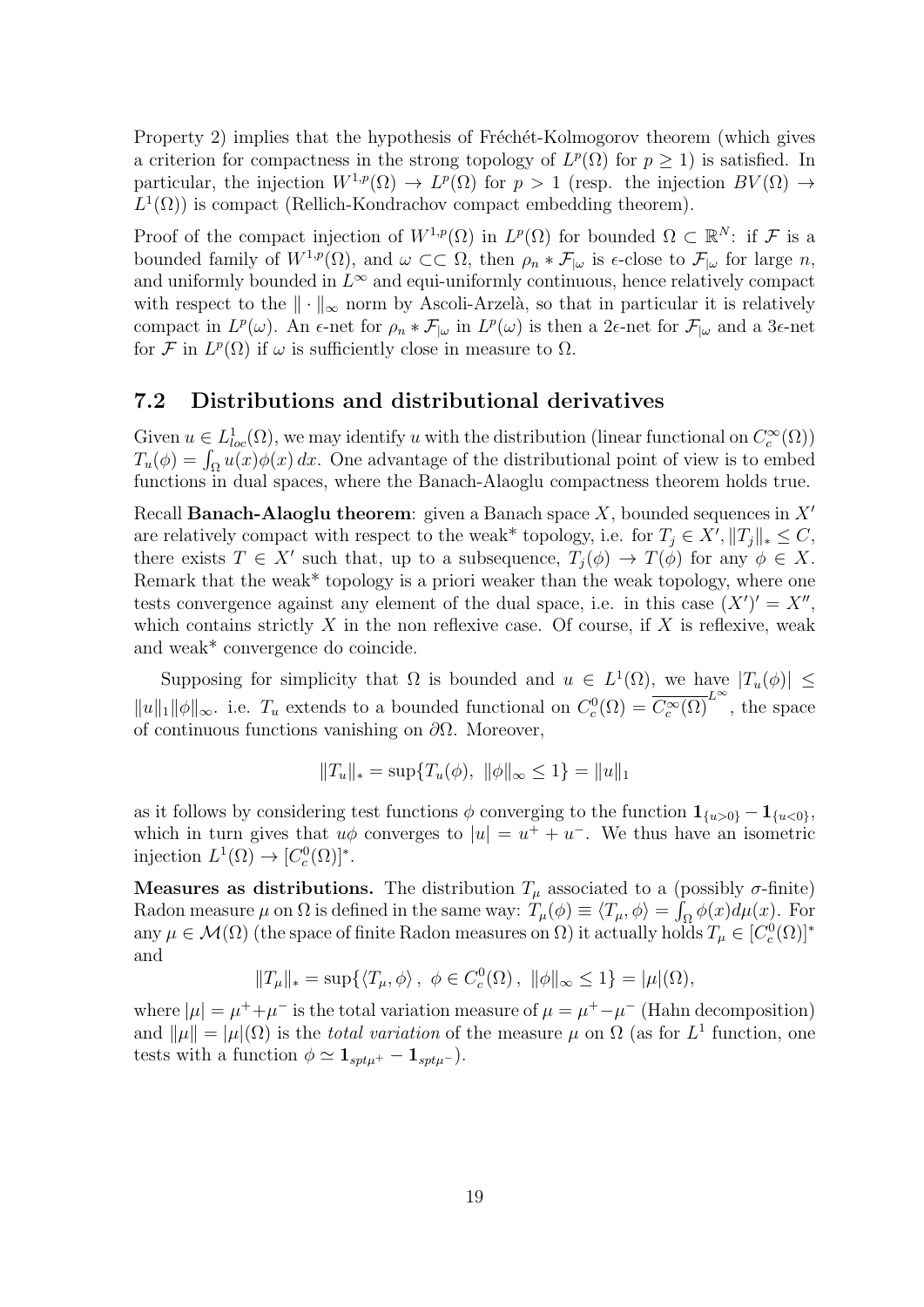For  $\mu, \nu \in \mathcal{M}(\Omega)$  two Radon measures on  $\Omega$ ,  $T_{\mu} = T_{\nu}$  implies  $\int_{\Omega} \phi(x) d\mu(x) =$  $\int_{\Omega} \phi(x) d\nu(x)$ , for any  $\phi \in C_c^{\infty}(\Omega)$ , so that by considering  $\phi_j$  converging to the characteristic function of an open subset  $A \subset \Omega$  se obtain, by the dominated convergence theorem, that  $\mu(A) = \nu(A)$  for any  $A \subset \Omega$  open, hence  $\mu = \nu$  by the regularity of Radon measures. Hence  $\mu \mapsto T_{\mu}$  gives an injection  $\mathcal{M}(\Omega) \to [C_c^0(\Omega)]^*$ . Hence (finite and  $\sigma$ -finite) Radon measures in  $\Omega$  are distributions (of order zero).

Example (Dirac mass as a distribution): let  $\delta_0$  be the Dirac mass concentrated at  $0 \in \mathbb{R}^N$ . We have

$$
T_{\delta_0}(\phi) = \int_{\mathbb{R}^N} \phi d\delta_0 = \phi(0),
$$

since

$$
\int_{\mathbb{R}^N} \phi d\delta_0 = \sup \{c_0 \in \mathbb{R}, \ \phi(x) \ge \sum c_i \mathbf{1}_{E_i}(x), \ E_0 \ni 0\} = \sup \{c_0 \le \phi(0)\} = \phi(0).
$$

in particular

$$
||T_{\delta_0}||_* = \sup \{ \phi(0), \ \phi \in C_c^0(\mathbb{R}^N), ||\phi||_{\infty} \le 1 \} = 1.
$$

Recall Riesz representation theorem:  $\mu \in \mathcal{M}(\Omega) \mapsto T_{\mu} \in [C_c^0(\Omega)]^*$  is an isomorphism of Banach spaces, where the norm of a measure  $\mu \in \mathcal{M}(\Omega)$  is given by its total variation  $\|\mu\| = |\mu|(\Omega)$ . In particular, it holds  $|\mu|(\Omega) = \|\mu\| = \|T_{\mu}\|_*$ . Weak\* compactness and convergence in the sense of measures: by the Banach-Alaoglu theorem (bounded sets in the dual of a Banach space are relatively compact with respect to the weak\* topology), a sequence of equibounded Radon measures  $\mu_n$  on  $\Omega$  (i.e.  $|\mu_n|(\Omega) \leq C$  is weakly<sup>\*</sup> compact, i.e. there exists a subsequence  $\mu_{n_k}$  and a measure  $\mu$  such that  $\mu_{n_k} \stackrel{*}{\rightharpoonup} \mu$  in  $\mathcal{M}(\Omega)$ , or in other words  $\int_{\Omega} \phi(x) d\mu_{n_k}(x) \to \int_{\Omega} \phi(x) d\mu(x)$  for any  $\phi \in C_c^0(\Omega)$ .

The space of Radon measures is suited to solve optimization problems involving  $L^1$  or total variation norms. For example, for  $Y \subset \mathcal{M}(\Omega)$ , Y closed convex and bounded, consider the minimization problem

$$
\inf\{\|\mu\| = \mu(\Omega) = \|T_{\mu}\|_{*}, \ \mu \in Y\}.
$$

Then, since  $Y$  is closed and convex it is weakly\* closed by Hahn-Banach, and since it is also bounded it is weakly\* compact by Banach-Alaoglu. The total variation norm is weakly\* lowersemicontinuous being characterized as a supremum, as a dual norm. Hence the existence of a minimizer in  $Y$  is guaranteed by Weierstrass theorem (or equivalently by the direct method of the calculus of variations).

Example: the Monge-Kantorovich optimal mass transport problem consists in minimizing the transportation cost of displacing a given amount  $M$  of mass (or economical goods) whose initial distribution in a (metric measure) space  $X$  is described by a measure  $\mu_1$  of total mass  $\mu_1(X) = M$ , in order to reach a final destination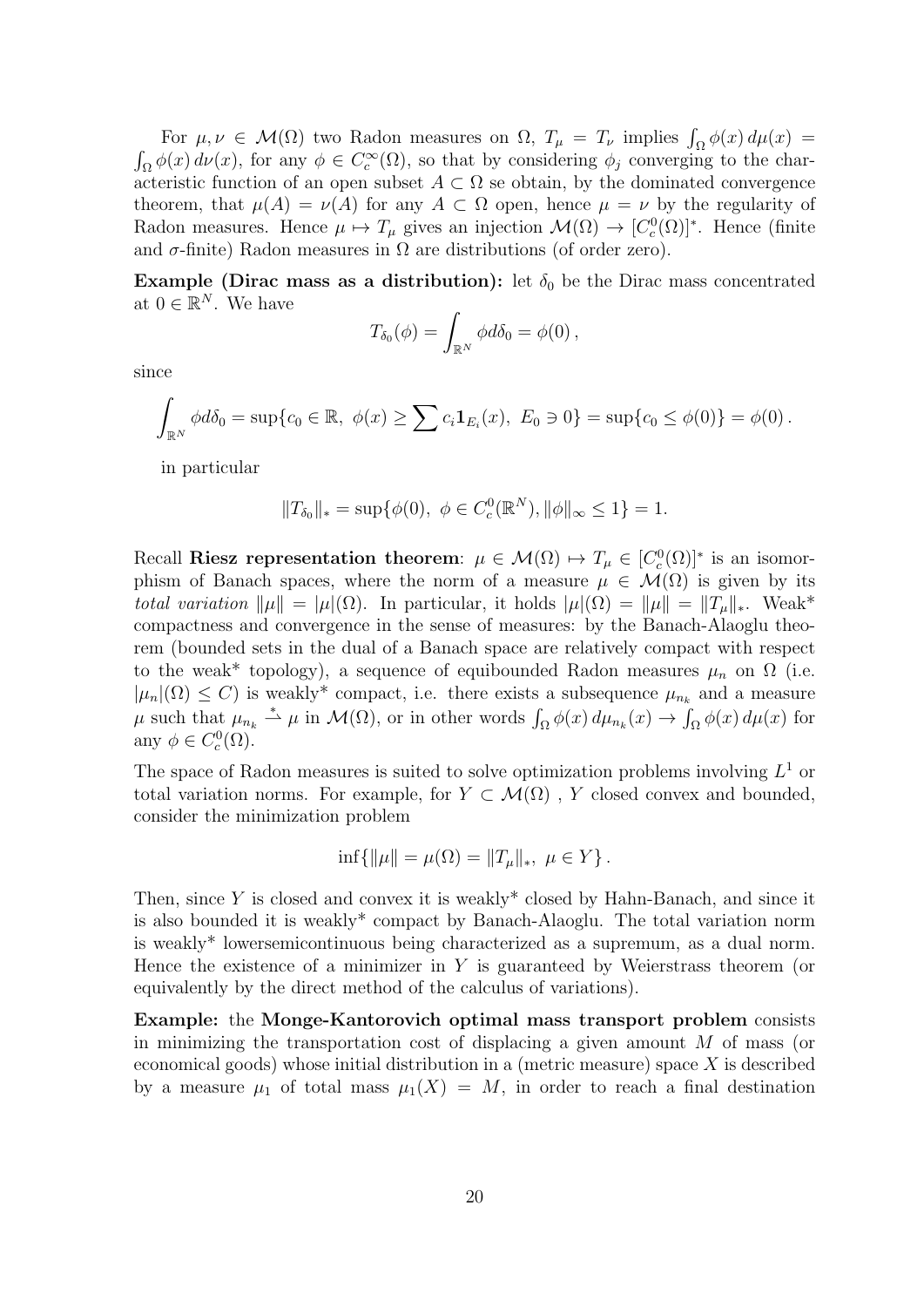described by a measure  $\mu_2$  in a (metric measure) space Y (with total mass  $\mu_2(Y) = M$ ). Observe that, for  $M = 1$ ,  $\mu_1$  and  $\mu_2$  are probability measures. Denote by  $c(x, y)$  the transportation cost function for displacing a unit of mass (or good) from location  $x \in X$ to location  $y \in Y$  (if X and Y are subset of a euclidean space, say  $\mathbb{R}^N$ , typical cost functions are  $c(x, y) = |x - y|$  or  $c(x, y) = |x - y|^2$ , and denote by  $T \subset \mathcal{M}(X \times Y)$  the set of transport plans from  $\mu_1$  to  $\mu_2$ , i.e. the measures  $\mu$  on  $X \times Y$  having marginals  $\mu_1$  and  $\mu_2$  (i.e.  $\int_Y d\mu(x, y) = \mu_1(x)$  and  $\int_X d\mu(x, y) = \mu_2(y)$ ). Observe that in case  $\mu_1$ and  $\mu_2$  are discrete probability measures, then  $\mu$  is a doubly stochastic matrix. The set T is an affine (hence convex) closed subset of  $\mathcal{M}(X \times Y)$  (fixing the marginals is a continuous constraint with respect to the convergence of measures), hence the constrained optimization problem

$$
\min_{\mu \in T} F(\mu) = \int_{X \times Y} c(x, y) d\mu(x, y).
$$

admit a solution by Banach-Alaoglu theorem, assuming lower semi-continuity for the cost function.

**Derivative of a distribution:** for u and  $T_u$  as above, we can define the (i-th partial) derivative of  $T_u$  as the linear functional  $\partial_i T_u(\phi) = -\int_{\Omega} u \frac{\partial \phi}{\partial x_i}$  $\frac{\partial \phi}{\partial x_i}$ . A priori, since  $|\partial_i T_u(\phi)| \leq$  $||u||_1 ||\partial_i \phi||_{\infty}$ , we have  $\partial_i T_u \in [C_c^1(\Omega)]^*$ . This definition is coherent with the integration by parts formula, since for smooth functions u one has  $\partial_i T_u(\phi) = T_{\partial_i u}(\phi)$  for any test function  $\phi$ . In particular, since integration by parts holds true for functions in  $W^{1,p}(\Omega)$ , we have that Sobolev functions may be defined as those functions in  $L^p(\Omega)$  such that their distributional derivatives are (associated to) functions in  $L^p(\Omega)$ .

**Example:** for  $u(x) = |x|, x \in \mathbb{R}$ , we have

$$
- \int_{\mathbb{R}} u \phi' = - \int_{-\infty}^{0} x \phi'(x) \, dx + \int_{0}^{+\infty} x \phi'(x) \, dx = - \int_{-\infty}^{0} \phi(x) \, dx + \int_{0}^{+\infty} \phi(x) \, dx,
$$

hence it follows that  $(T_u)' = T_v$  where  $v(x) = 1$  if  $x > 0$  and  $v(x) = -1$  if  $x < 0$ .

Example (distributional derivative of the Heaviside function): consider the Heaviside function H on R, i.e  $H(x) = 1$  for  $x \ge 0$ , and  $H(x) = 0$  for  $x < 0$ , and consider the following approximating sequence for H, given by  $u_j(x) = 1$  if  $x \geq j^{-1}$ and  $u_j(x) = j \cdot x$  for  $0 \le x \le j^{-1}$ ,  $u_j(x) = 0$  for  $x < 0$ . We have  $(T_{u_j})' = -T_{v_j}$ where  $v_j(x) = j$  for  $0 \le x \le j^{-1}$ , and  $v_j(x) = 0$  elsewhere in R. Notice that  $||T_{v_j}||_* =$  $\int_{\mathbb{R}} v_j(x) dx = 1$  for any  $j \in \mathbb{N}$ , hence, up to a subsequence,  $T_{v_j} \to T$  weakly\* in  $[C_c^0(\mathbb{R})]^*$ by Banach-Alaloglu theorem, i.e.

$$
T(\phi) = \lim_{j} T_{v_j}(\phi) = j \int_0^{1/j} \phi(x) dx = \phi(0) = T_{\delta_0}(\phi) \qquad \forall \phi \in C_c^0(\mathbb{R}).
$$

On the other hand, we have  $-T(\phi) = \lim_j T_{u_j}(\phi') = T_H(\phi')$ , hence  $T = (T_H)'$ . Hence, in R we have  $T_{\delta_0} = (T_H)'$ , i.e. the Dirac mass is the distributional derivative of the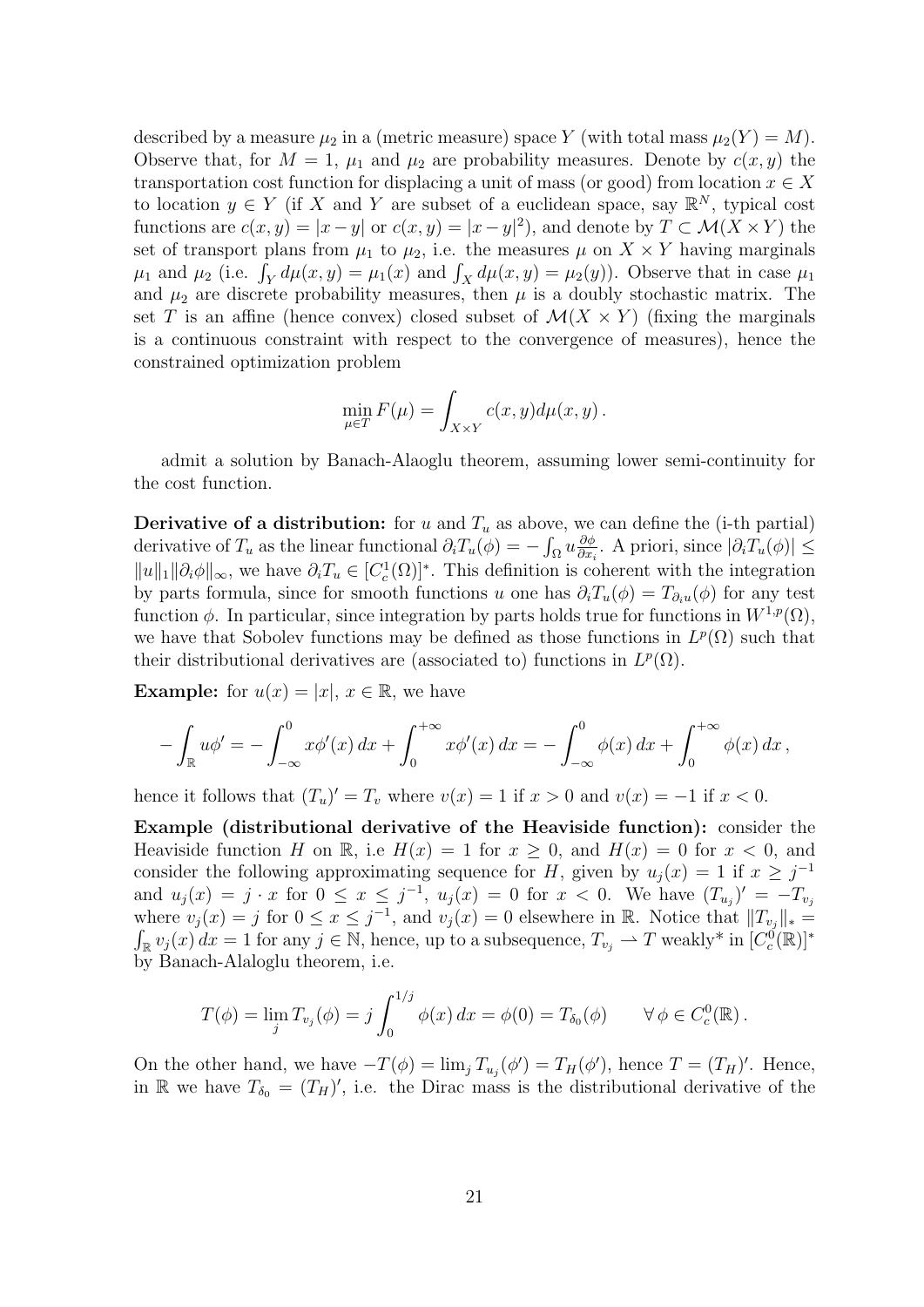Heaviside function. Observe that the Heaviside function has a classical derivative a.e. (actually everywhere except in the origin), which is identically zero, while the distributional derivative of  $H$  keeps the information on the unit jump of  $H$  at the origin.

#### 7.3 BV functions and variational problems

 $([G])$ 

Distributional gradient of a function  $u \in L^1(\Omega)$ : it is a vector distribution defined by  $\langle DT_u, \vec{\varphi} \rangle = -\langle T_u, \text{div } \vec{\varphi} \rangle$  for  $\vec{\varphi} \in [C_c^{\infty}(\Omega)]^N$ . Remark that for distributions associated to functions u of class  $C^1$  previous formula coincides with Gauss-Green (or integration by parts) formula.

Definition of the space  $BV(\Omega)$  (functions of bounded variation):  $u \in BV(\Omega)$  if  $u \in$  $L^1(\Omega)$  and the distributional gradient  $Du = (\partial_1 u, ..., \partial_N u)$  is a (vector) Radon measure  $\vec{\mu} = (\mu_1, ..., \mu_N)$ , which satisfies the integration by part formula (Gauss-Green)

$$
\int_{\Omega} u \operatorname{div} \vec{\phi} = -\int_{\Omega} \vec{\phi} \cdot d\vec{\mu} \quad \text{for any } \vec{\phi} \in [C_c^0(\Omega)]^N.
$$

In other words,  $u \in BV(\Omega)$  if  $u \in L^1(\Omega)$  and  $\partial_i T_u(\varphi) = \int_{\Omega} \varphi d\mu_i = T_{\mu_i}(\phi)$ .

Total variation of a vector Radon measure: for  $\vec{\mu} = (\mu_1, ..., \mu_n)$  with  $\mu_i \in \mathcal{M}(\Omega) =$  $(C_c^0(\Omega))'$  we have the decomposition  $\vec{\mu} = \vec{\nu}|\vec{\mu}|$ , where  $|\vec{\mu}|$  is a positive measure (called the total variation measure) and  $|\vec{\nu}(x)| = 1$  for  $|\vec{\mu}|$  a.e.  $x \in \Omega$ . The total variation of  $\vec{\mu}$  is defined as the dual norm in  $[C_c^0(\Omega)]^*$ 

$$
\|\vec{\mu}\|_{*} = \sup \left\{ \int_{\Omega} \vec{\phi} \cdot d\vec{\mu} = \int_{\Omega} \vec{\phi} \cdot \vec{\nu} d|\vec{\mu}| \, , \quad \vec{\phi} \in [C_{c}^{0}(\Omega)]^{n}, \quad \|\vec{\phi}\|_{\infty} \leq 1 \right\} = |\vec{\mu}|(\Omega).
$$

For  $u \in BV(\Omega)$  we define its BV norm

$$
||u||_{BV(\Omega)} = ||u||_{L^1(\Omega)} + |Du|(\Omega).
$$

Remark that for  $u \in W^{1,1}(\Omega)$  the BV norm coincides with the  $W^{1,1}$  norm. Endowed with such a norm,  $BV(\Omega)$  is a Banach space.

Characterization of  $BV(\Omega)$ : properties 1') and 2) in section 7.1 are equivalent characterizations of  $BV(\Omega)$ . In particular, 2) implies compactness in the strong  $L^1$  topology of sequences of functions equibounded with respect to the BV norm.

**Example:** the characteristic function  $\mathbf{1}_E$  of an open bounded set  $E \subset \mathbb{R}^n$  with  $\partial E \cap \Omega$ of class  $C^1$  belongs to  $BV(\Omega)$ , since by Gauss-Green formula

$$
D\mathbf{1}_E(\vec{\phi}) = -\int_E \operatorname{div} \vec{\phi} \, dx = -\int_{\partial E} \vec{\phi} \cdot \vec{n} \, d\sigma \,,
$$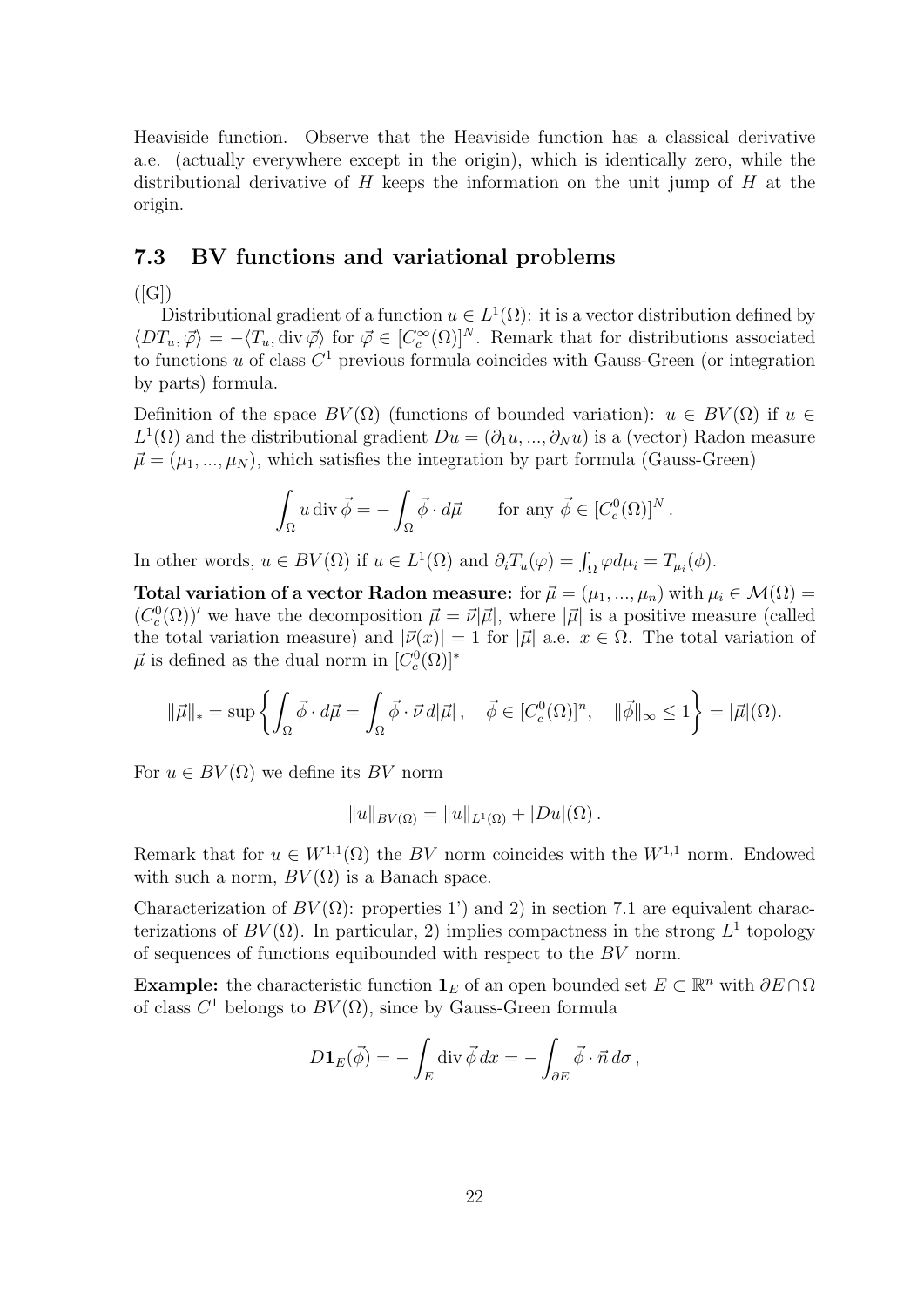where  $\vec{n}$  is the unit outer normal to  $\partial E$  and  $d\sigma$  is the surface measure on  $\partial E$ , so that  $|D1_E(\phi)| \leq ||\phi||_{\infty} \cdot \text{Area}(\partial E \cap \Omega)$ , i.e.  $D1_E$  is a vector Radon measure, and in particular  $D\mathbf{1}_E = \vec{v} \cdot D\mathbf{1}_E$ , where  $\vec{v}(x) = -\vec{n}(x)$  is the inner unit normal to  $\partial E \cap \Omega$  and  $|D1_E| = d\sigma$ . By a suitable choice of the test function  $\vec{\phi}$  in such a way that  $|\vec{\phi}(x)| \leq 1$ and  $\vec{\phi} = -\vec{n}$  on  $\partial E \cap \Omega$  one gets  $|D_1E|(\Omega) = \text{Area}(\partial E \cap \Omega)$ .

An example of variational problem in BV: the Rudin-Osher-Fatemi model  $F(u)$  =  $|Du|(\Omega) + \frac{1}{2}||u - f||^2_{L^2(\Omega)}$ , for  $u \in BV(\Omega)$  is suitable in image processing (u denotes for instance the grey level of an image), since it has the ability to regularize (denoise) a given image f (identified as its grey level function) by preserving at the same time edges and boundaries, since characteristic functions are members of BV . Existence of a minimizer in  $BV(\Omega)$  on a bounded  $\Omega$  is guaranteed because F controls the full BV norm and  $F$  is lower semicontinuous with respect to the weak\* convergence of the total variation and weak  $L^2$  convergence. Its Euler-Lagrange equation results in a nonlinear PDE

An example of geometric variational problem: the isoperimetric and the isovolumetric problem within the class of finite perimeter sets.

Definition of finite perimeter (or Caccioppoli) sets in  $\Omega \subset \mathbb{R}^n$ : they are Lebesgue measurable sets  $E \subset \mathbb{R}^n$  such that

$$
P_{\Omega}(E) \equiv |D\mathbf{1}_E|(\Omega) \equiv \sup \left\{ \int_{E \cap \Omega} \text{div}\vec{\phi}, \ \|\vec{\phi}\|_{\infty} \leq 1, \ \ \vec{\phi} \in [C_c^{\infty}(\Omega)]^n \right\} < +\infty,
$$

in other words  $\mathbf{1}_E \in BV(\Omega)$ . Weak formulation of the isovolumetric problem in the class of finite perimeter sets in  $\mathbb{R}^n$ : fix  $R > 1$  (sufficiently large) and set

$$
\mathcal{P} = \left\{ E \subset B_R(0), \, \mathcal{L}^n(E) = \int_{\mathbb{R}^n} \mathbf{1}_E \, d\mathcal{L}^n = 1, \, \, \mathbf{1}_E \in BV(B_{2R}(0)) \right\},
$$

i.e. P contains sets  $E \subset B_R(0)$  having unit volume and finite perimeter  $||D_1E|| \equiv$  $|D_1E|(B_{2R}(0))$  in  $B_{2R}(0)$ : observe that since  $E \subset B_R(0)$ , the perimeter of E in  $B_{2R}(0)$ coincides with the whole perimeter of E in  $\mathbb{R}^n$ , i.e. with  $|D_1E|(\mathbb{R}^n)$ . Consider the isovolumetric problem

 $\min_{E \in \mathcal{P}} \|D \mathbf{1}_E \|$  .

If  $E_n \in \mathcal{P}$  is a minimizing sequence, i.e.  $||D_EE_n|| \to \inf_{F \in \mathcal{P}} ||D_EE||$ , we have

$$
||\mathbf{1}_{E_n}||_{BV(B_{2R}(0))} = 1 + ||D\mathbf{1}_{E_n}|| \leq C,
$$

so that, up to a subsequence,  $\mathbf{1}_{E_n} \to \mathbf{1}_E$  in  $L^1(B_{2R}(0))$  by the compact embedding of  $BV(B_{2R}(0))$  in  $L^1(B_{2R}(0))$  (Rellich Theorem). We deduce  $E \subset B_R(0)$  and  $\mathcal{L}^n(E) = 1$ . Moreover, we have  $D\mathbf{1}_{E_n}(\vec{\phi}) \to D\mathbf{1}_E(\vec{\phi})$  for any  $\vec{\phi} \in [C_c^{\infty}(\mathbb{R}^n)]^n$  (i.e. convergence in the sense of distributions) and

$$
\|\nabla \mathbf{1}_E\| \le \liminf_{n \to +\infty} \|\nabla \mathbf{1}_{E_n}\| = \inf_{F \in \mathcal{P}} \|\nabla \mathbf{1}_F\|
$$